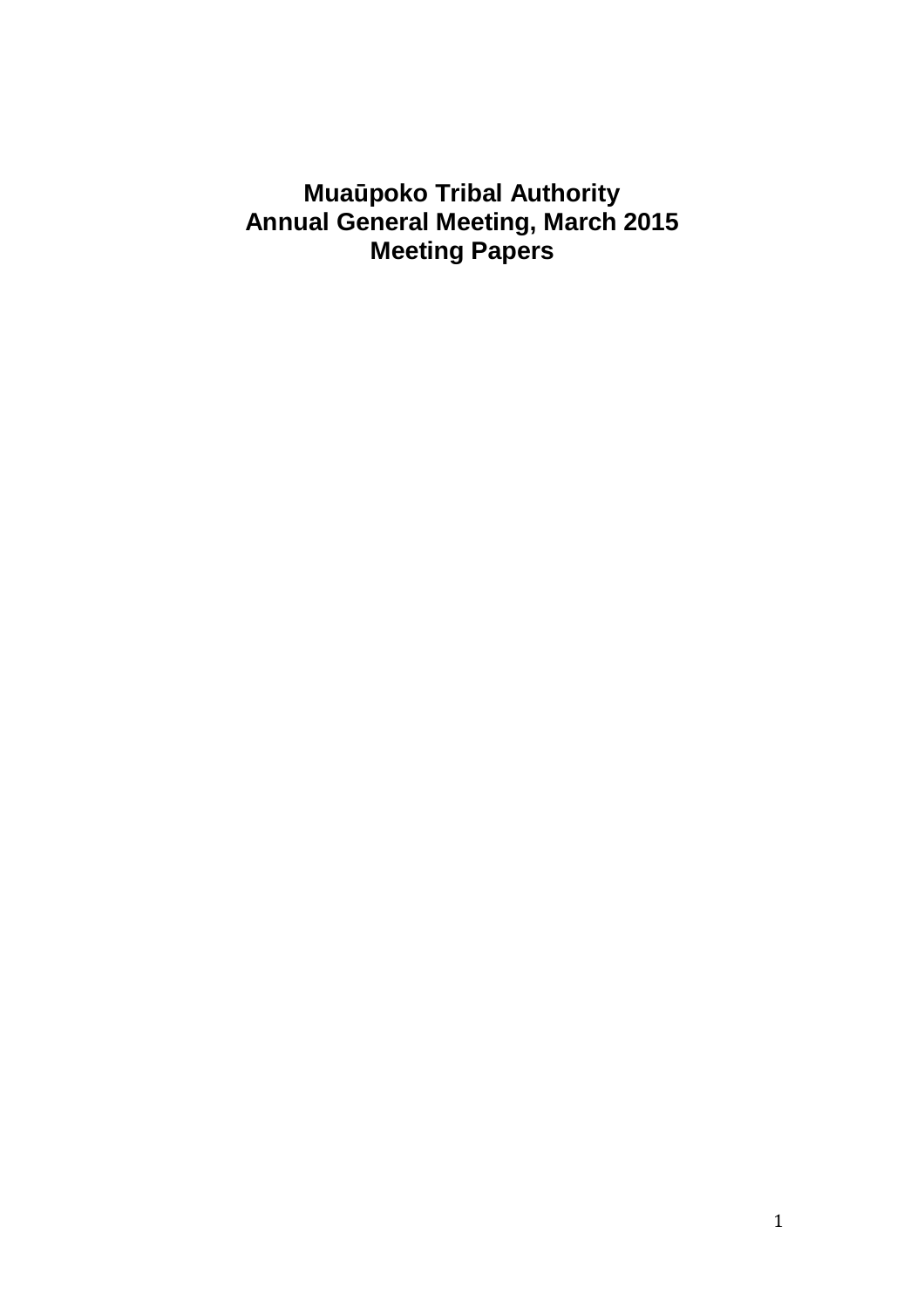# Table of Contents

| Part Three: Muaūpoko Treaty Settlement Negotiations  13        |  |
|----------------------------------------------------------------|--|
|                                                                |  |
|                                                                |  |
| Part Six: MUAUPOKO TRADING COMPANY ANNUAL PLAN 2015-2016 17    |  |
|                                                                |  |
| Part Eight: Constitutional Amendments and Sample Ballot Form23 |  |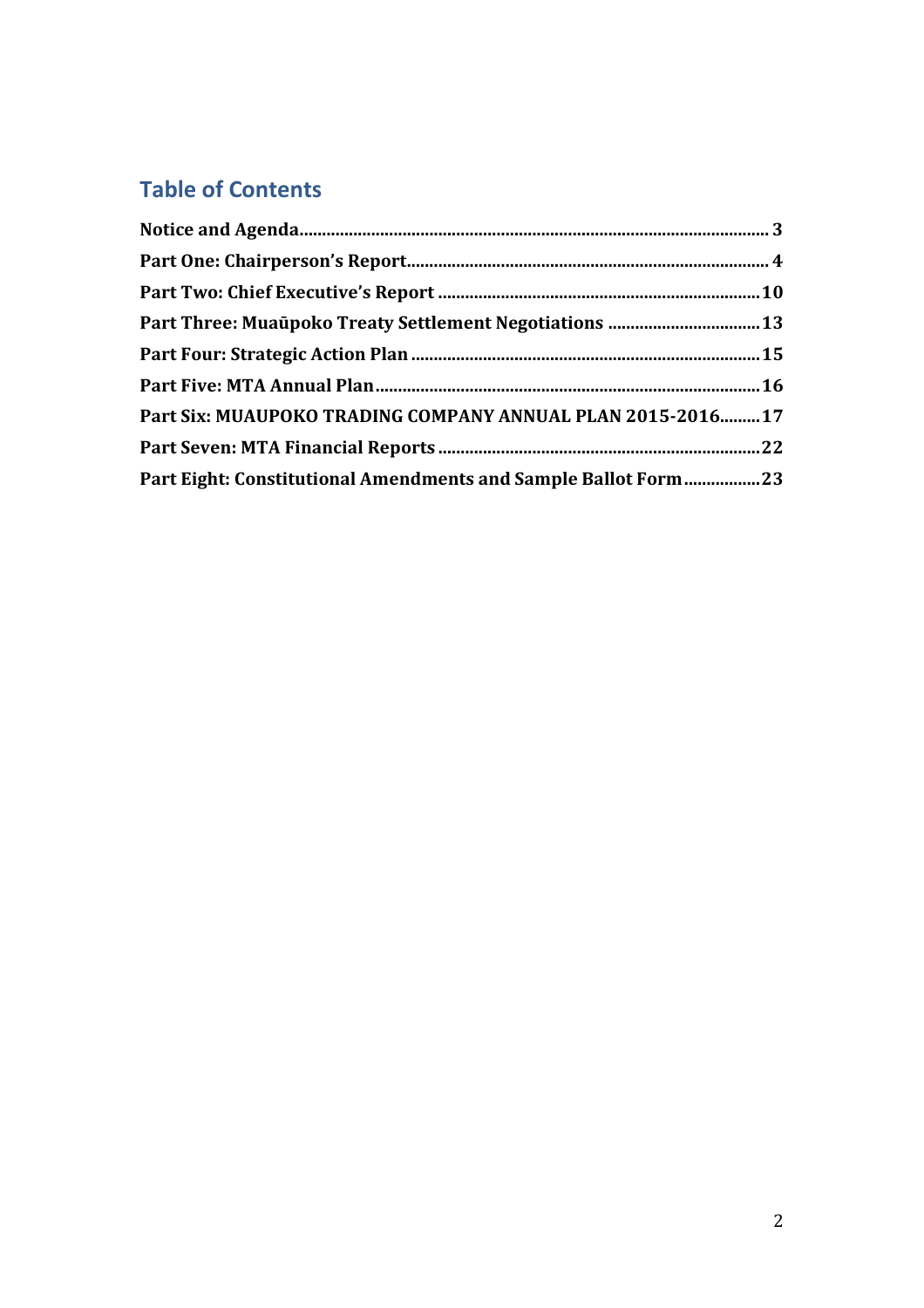## Notice and Agenda

#### **Mua**ū**poko Tribal Authority Inc Notice of Annual General Meeting**

The Annual General Meeting for the Muaūpoko Tribal Authority will commence at 11am on Sunday 29 March 2015 at Kohuturoa Marae, Hokio Beach Road, Levin. The MTA invites all Muaūpoko whānau to attend.

#### **Agenda**

- 1. Registration (11am 11:30am)
- 2. Karakia/Mihimihi
- 3. Apologies
- 4. Previous AGM Minutes
- 5. Annual Report (Chair's report, Chief Executive's report, Muaūpoko Trading Company)
- 6. Annual Financial Statements
- 7. Appointment of auditor
- 8. Proposed Resolution: Amendment to the MTA constitution
- 9. He Korero General Business
- 10. Karakia whakamutunga

## Kai

**NAU MAI HAERE MAI E TE WH**Ā**NAU**  Louana Williams; Chair, Muaūpoko Tribal Authority

### **Proposed Special Resolution**

A vote will be taken at the AGM to amend the constitution. The amendment reduces the membership of the MTA board from 14 (current) to seven. Each hapū of Muaūpoko will be entitled to elect one representative member to the MTA Board instead of two, plus one alternate member each (one hapū – one vote). This amendment follows the resolution to effect this change which was passed unanimously by Muaūpoko at the MTA's special general meeting held on 2 November 2013 at Memorial Hall Levin. The proposed amendment requires a special resolution of 75% in favour of the motion.

Motion for AGM 2015:

"That the rules of the incorporated society of Muaūpoko Tribal Authority be amended, as set out on the Muaūpoko Ballot Form for AGM 2015, to reduce the membership of the MTA Board from 14 to seven providing each hapū with one elected representative on the MTA Board and one alternate member."

The vote will be taken by way of ballot in accordance with the Rules of MTA. Votes may be lodged either by post or at the ballot box at the AGM hui.

A sample copy of the AGM Ballot paper, the detailed amendments giving effect to the resolution and other information pertaining to the ballot process is available for download from the MTA website or a hard copy can be collected from the MTA office during normal business hours at 306 Oxford Street Levin.

Official voting ballot papers will be available from the returning officer, Jo Bird. You can obtain your ballot paper at the AGM hui during registration, request a ballot paper by post or email by contacting Jo at mtareturningofficer@gmail.com or pick up a ballot paper from the MTA office during normal business hours. Ballot forms submitted by post must be received by the returning officer no later than 12pm, 27 March 2015 – send to Attn: Returning Officer Po Box 1080, Levin 5540

For further information please contact Candyce at the MTA office on 06 367 3311.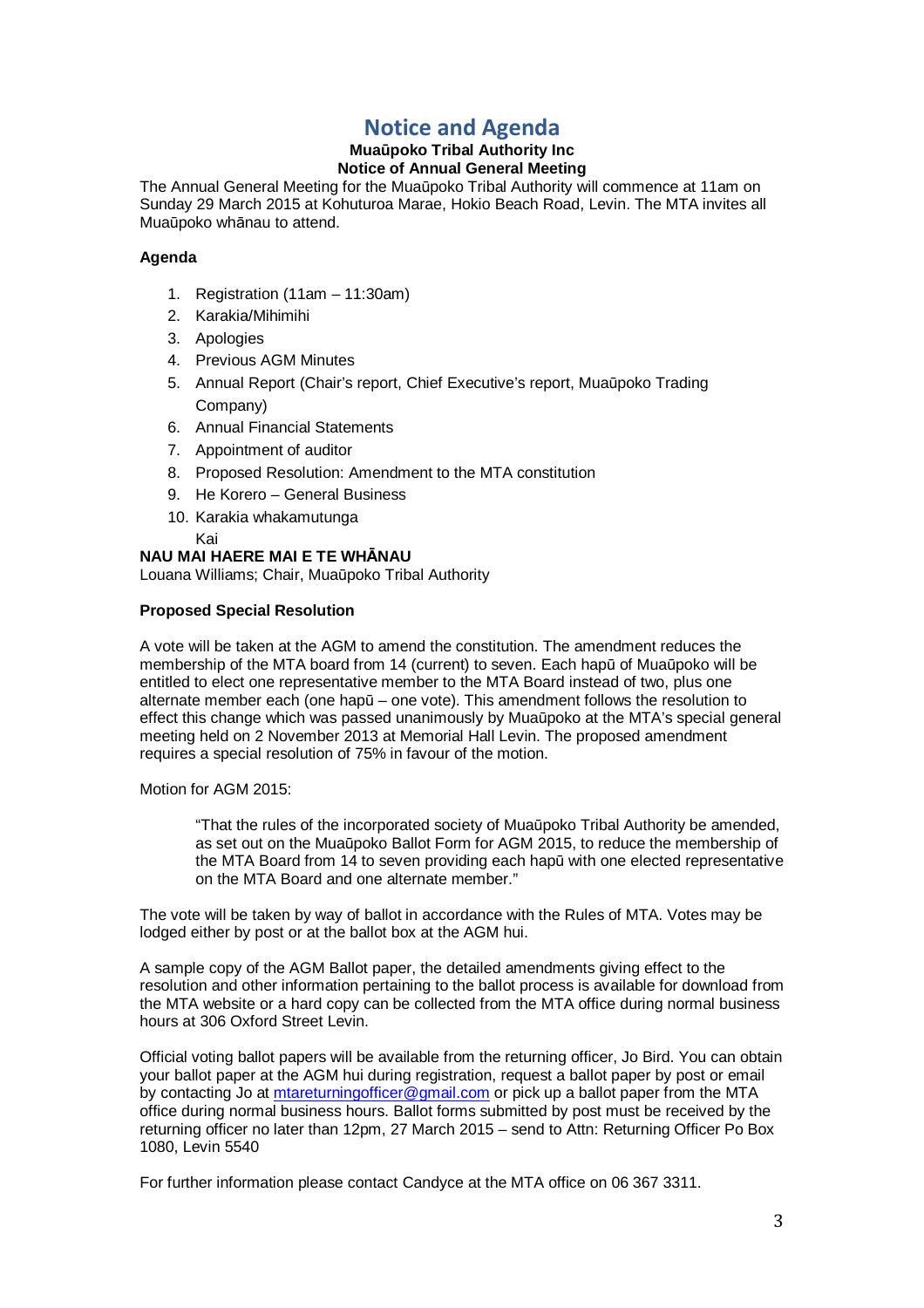## Part One: Chairperson's Report

E āku rau rangatira mā, e āku whanaunga, tēnei te mihi nunui kia koutou katoa, inā kua huri mai anō te wā hei whakatū atu ki ngā mahi oti ai mō te tau I pahure ake nei. Huri ake ngā whakaaro ki te hunga kua ngaro ki te pō, harere e hoki ki te kāinga

tuturu mō te hunga tangata mutu ake.

Huri noa ki a tātou te hunga kanohi ora hei hapai I te iwi o Muaūpoko ki te tu tonu, tu kaha nei. Ti Hea Mauri Ora!

Greetings to you all.

In reflecting over the past 12-24 months, one word that comes to mind to describe this period is 'change'. While change is nothing new to our people, the Muaūpoko Tribal Authority ("**MTA**") has undergone a lot of change that I believe has continued to strengthen our organisation to lay a platform for further change into the future.

Coming into the role of chairperson mid 2013 has been challenging and rewarding. I am pleased to bring you this report covering two periods covering 2012-2013, and 2013-2014. Included are recent updates to the present time.

## **2012-2013**

New Board members were appointed following the hapū election held early 2013. The newly elected board members are:

- Trinese Murray, Ngati Hine<br>- Gina Lomax Whanokirangi
- Gina Lomax, Whanokirangi
- Kathy Putaka, Ngarue
- Louana Williams, Ngati Pariri

They joined the incumbent board members who are:

- Marakopa Wiremu-Matakatea, Punahou
- Robert Warrington, Punahou
- Milly Paea, Ngarue
- Nina Hori Te Pa-Wana, Whanokirangi
- Sillena McGreggor, Ngai Te Ao
- Francis Matahaere, Ngai Te Ao
- Pristine Burke, Ngati Pariri

**Alternates**: Tim Tukapua (Ngati Hine), Keri Hori Te Pa (Whanokirangi), Perry Warren (Ngai Te Ao), Kerehi Wi Warena (Ngarue), Viona Hurinui (Ngati Pariri).

Ngati Tamarangi did not participate in the election and these positions remain vacant.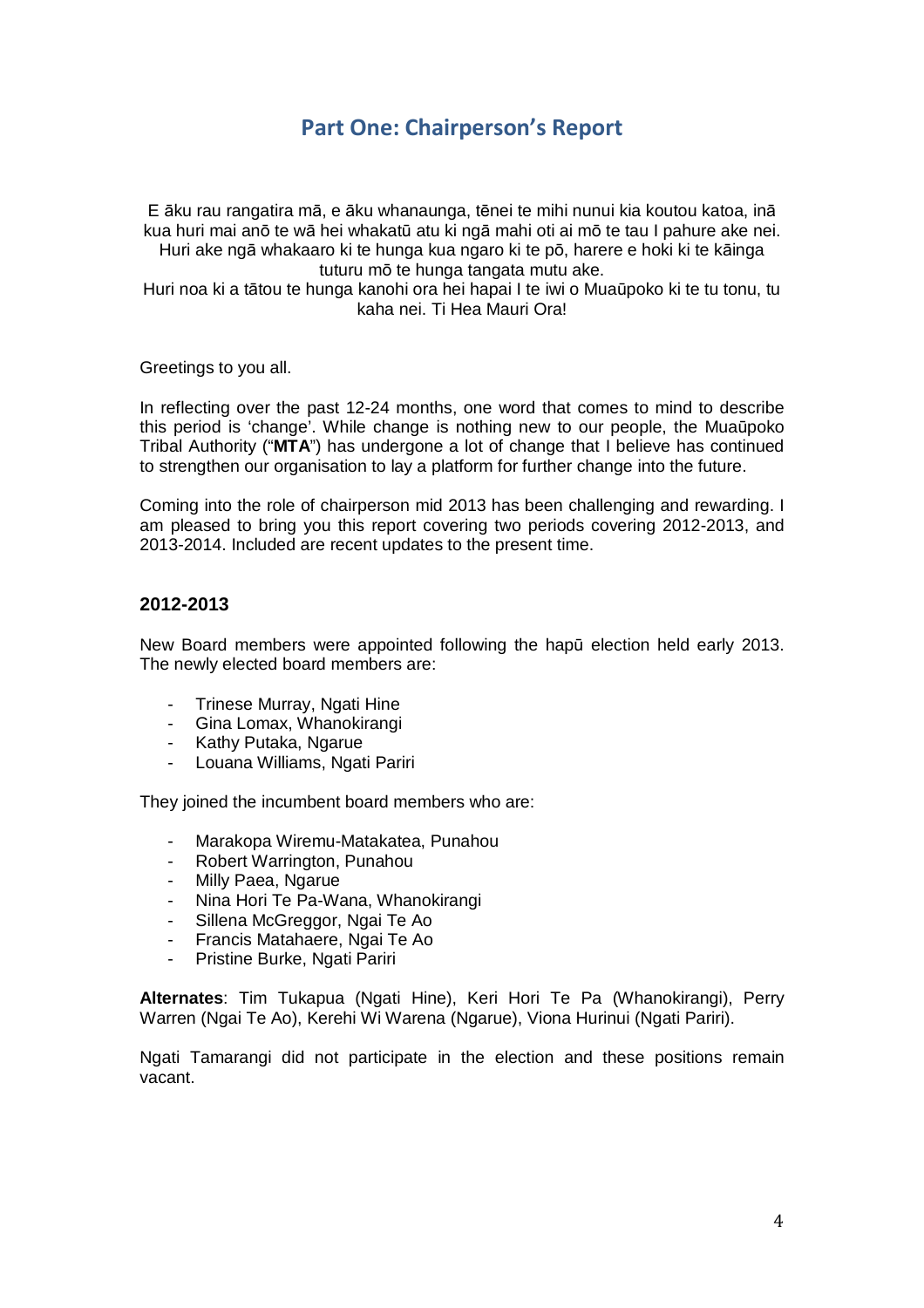## **Mandated Iwi Organisation Status**

MTA applied to Te Ohu Kai Moana ("**TOKM**") in 2012 to become the mandated iwi organisation ("**MIO**") for Muaūpoko under the Māori Fisheries Act 2004 and Iwi Aquaculture Organisation ("**IAO**") for Muaūpoko under the Māori Commercial Aquaculture Claims Settlement Act 2004.

The MTA received significant support from Muaūpoko at the annual general meeting in 2012 for both MIO and IAO status. 87.85% voted in support of MTA and MTA achieved MIO and IAO status in December 2012. Assets are held by Muaūpoko Trading Company, a wholly owned subsidiary of MTA.

## **2013-2014**

The former chief executive Mr Steve Hirini completed his contract of service in December 2013. The MTA advertised the position as per recommendation 21 adopted at the special general meeting 2 November 2013, and engaged a private agency to oversee the recruitment process for the permanent CE position. The Board also established an appointments panel that included two independent members from outside of Muaūpoko Iwi.

Brenton resigned his chair role in December 2013 and took up the position of interim CE covering the recruitment period. He later applied for the permanent position, which he won in April 2014.

The Board appointed me as interim chair from December 2014 and later invited me to remain as chair, which I have taken up from May 2014.

The CE position is currently held by Dianne Rump, of Muaūpoko descent following the former CE's resignation for personal reasons. MTA will be advertising the appointment process for the permanent position shortly.

## **Treaty of Waitangi Settlement Negotiations**

The MTA received a mandate in 2013 from Muaūpoko to enter into direct negotiations with the Crown. The Crown formally recognised the MTA's mandate in September 2013. MTA then entered into a terms of negotiation ("**TON**") with the Crown, which was formally signed at Kawiu Marae in December 2013.

A fuller update on MTA's Treaty settlement negotiations is provided within the AGM papers.

Interim negotiators were appointed with formal negotiation appointments completed following a fully advertised process in or around April or May 2014. The MTA's appointed negotiators are Jon Proctor, Millie Paea and Matt Sword (lead negotiator). The Board decided to include the chair on the negotiation team ex-officio.

The claims committee was appointed and meets regularly providing valuable oversight and feedback to the negotiation team on key issues.

The MTA held facilitated workshops throughout 2014 around aspects of Muaūpoko's settlement aspirations. These hui were well attended and the information was collected and fed through to the team of negotiators.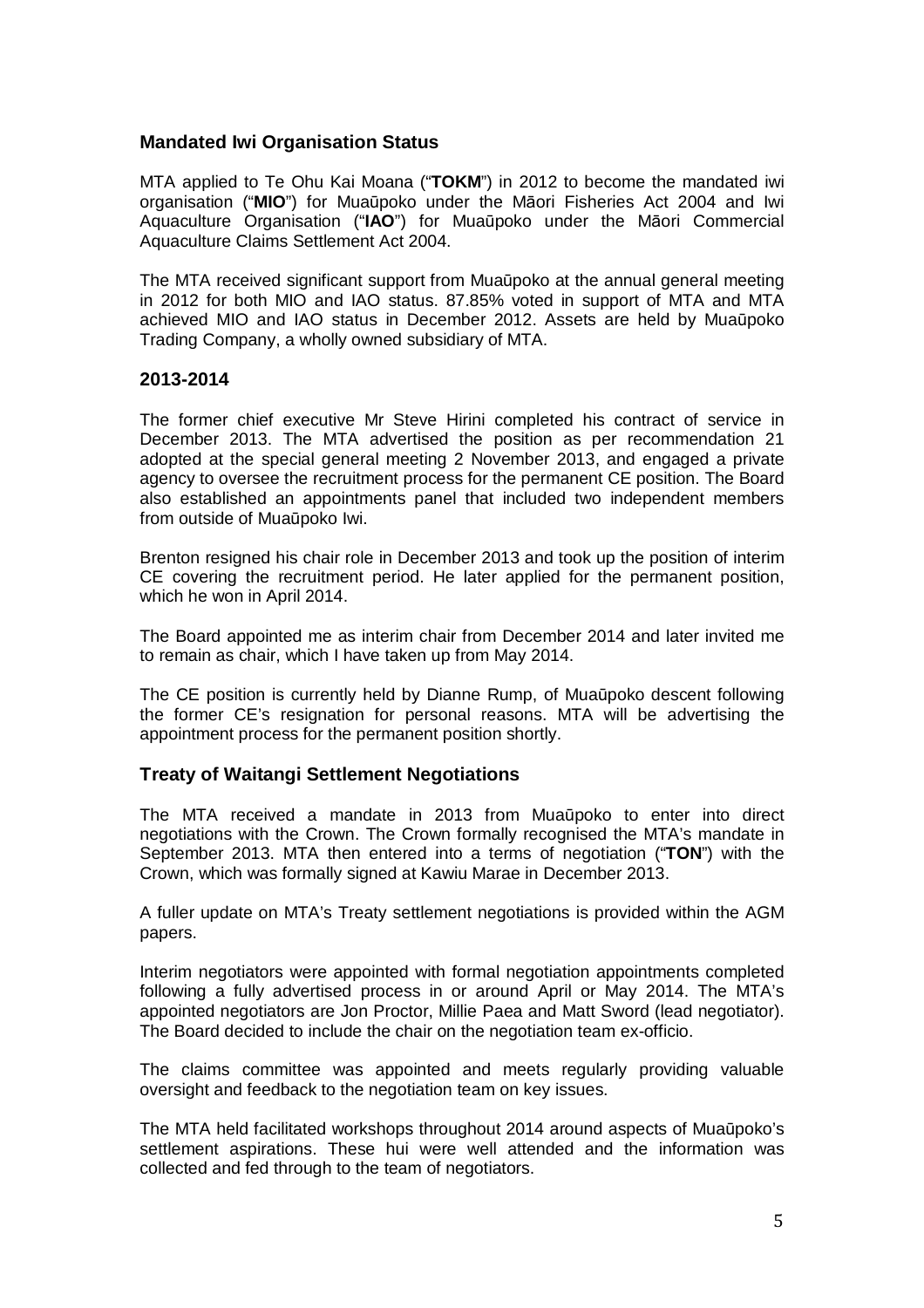MTA aims to complete the first stage of negotiations this year by presenting to Muaūpoko a draft agreement in principal. If the draft AIP is accepted by Muaūpoko then we will proceed to have the settlement secured in a formal and binding "Deed of Settlement" which will then be enacted into law to complete the settlement.

Once Settlement is completed the settlement assets will be handed over by the Crown to a new organisation, not MTA, to manage these assets on behalf of Muaūpoko. The structure of that new organisation, known as a Post Settlement Governance Entity ("**PSGE**"), was the topic of workshops at Kohuturoa Marae during 2014. Muaūpoko will vote on the final PSGE structure and the AIP together. The Board looks forward to presenting both the AIP and PSGE to Muaūpoko later this year.

### **2013 Independent Review: MTA Strengthening and Growth**

During 2013 the Board undertook a self-review as part of a continuing programme of strengthening and growth.

The review was initiated by MTA members and the MTA Board responded by preparing a terms of reference for the review and organising Tā Wira Gardiner to carry out the independent review, which were tabled at the first SGM. Both were motions were passed unanimously.

Tā Wira Gardiner carried out the independent review and tabled 21 recommendations at a second SGM. The recommendations were adopted unanimously at the second SGM.

MTA has made good progress on the recommendations as set out in the following table:

| <b>Governance training</b>     | The Board has undertaken training in the following<br>areas:<br>financial literacy;<br>directorship;<br>constitutional requirements (MTA Rules); and<br>strategic planning.                                                                                                                                                                                                     |
|--------------------------------|---------------------------------------------------------------------------------------------------------------------------------------------------------------------------------------------------------------------------------------------------------------------------------------------------------------------------------------------------------------------------------|
| <b>Realign legal structure</b> | The Board sought advice on the constitutional<br>amendments required giving affect to the<br>recommendation to reduce the Board from 14 to seven<br>(i.e. one hapū one vote). This item is on the AGM<br>agenda for final resolution by Muaūpoko.                                                                                                                               |
| Hapū engagement                | Hapū engagement strategy was developed<br>identifying areas for both MTA and Hapū to move<br>toward greater engagement.<br>An overview was undertaken of varying degrees of<br>$\bullet$<br>legal structure and governance across each of the<br>hapū<br>Wānanga held with six of seven hapū in attendance<br>identifying a number of aspirations and initiatives<br>including: |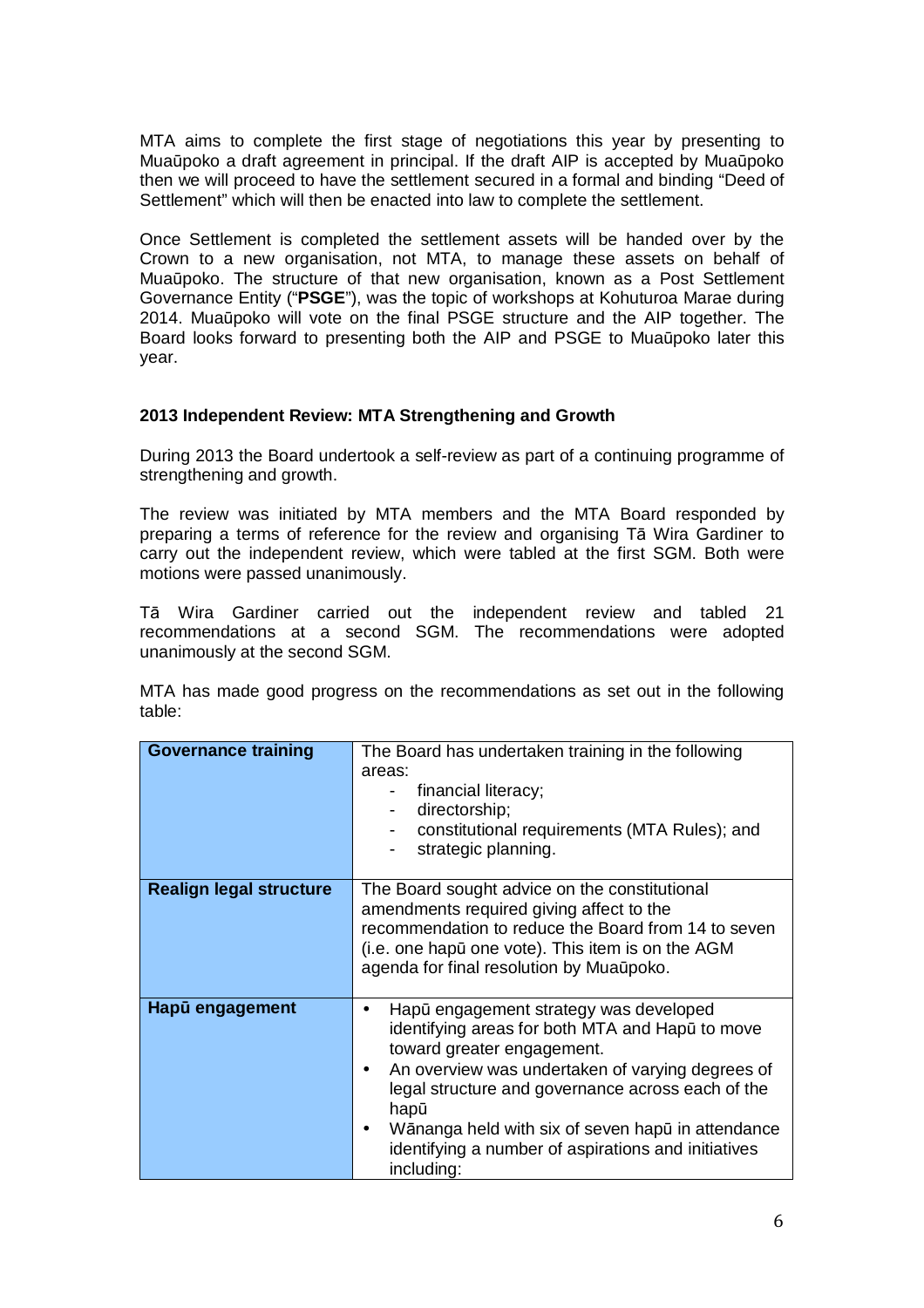|                                                  | Kura-reo<br>$\circ$                                   |  |
|--------------------------------------------------|-------------------------------------------------------|--|
|                                                  | Papakainga development<br>$\circ$                     |  |
|                                                  | Mental health services<br>$\circ$                     |  |
|                                                  | Employment<br>O                                       |  |
|                                                  | Establishing legal and governance<br>$\circ$          |  |
|                                                  | structures                                            |  |
|                                                  | Hapū member recruitment<br>O                          |  |
|                                                  |                                                       |  |
| <b>Good Employer</b>                             | External HR advisor engaged to support through HR     |  |
|                                                  | matters. A template for performance appraisals has    |  |
|                                                  | been developed.                                       |  |
|                                                  |                                                       |  |
| <b>Write off policies</b>                        | No write-off actions undertaken by MTA Board.         |  |
|                                                  |                                                       |  |
| <b>Board performance</b>                         | In process                                            |  |
| review process                                   |                                                       |  |
| <b>Appraisal of CE</b>                           | Completed 2013                                        |  |
| <b>Stable funding regime</b>                     | Work in progress. Appointment of a general manager to |  |
|                                                  |                                                       |  |
|                                                  | support the development of MTA's social service       |  |
|                                                  | contract portfolio.                                   |  |
|                                                  |                                                       |  |
| <b>New job description</b>                       | Completed                                             |  |
| and CE appointment                               |                                                       |  |
| process                                          |                                                       |  |
| <b>Realignment of</b>                            | In process                                            |  |
| organisational                                   |                                                       |  |
| structure:                                       |                                                       |  |
| <b>Restructure of</b>                            | Completed                                             |  |
| subsidiary companies                             |                                                       |  |
|                                                  |                                                       |  |
| (i.e. disestablishment of<br><b>MCS and MSS)</b> |                                                       |  |
| Te Hono initiative to be                         | Te Hono was put on hold and eventually dissolved by   |  |
| put on hold:                                     | TPK. Funds renegotiated with TPK to contribute to     |  |
|                                                  | organisational growth initiatives (as set out above)  |  |

## **MTA Stakeholder Relationships**

The MTA has developed a number of important relationships within our local community and nationally. Some of these have been formalised under formal relationship documents:

 Horowhenua District Council (Memorandum of Understanding) Horizons Regional Council (Memorandum of Partnership)

Other relationships:

 Department of Conservation Te Takere Horowhenua Learning Centre Work and Income New Zealand (Levin office)

- Children's Local Action Group
- Social Sector Trial Group
- Life to the Max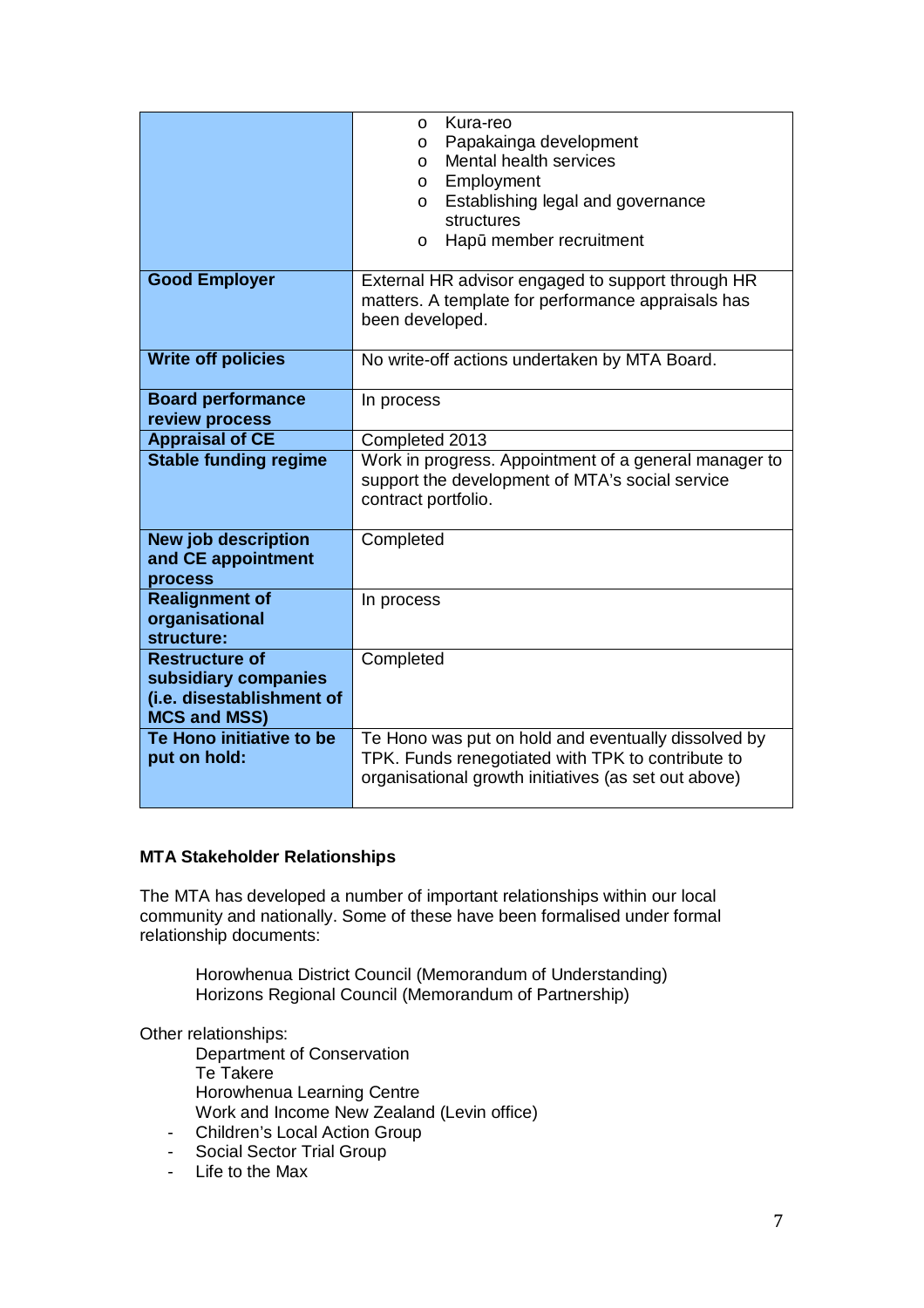- Horowhenua Central PHO
- Manawhenua Hauora
- Te Puni Kōkiri, Office of Treaty Settlements
- Manawatu River Accord
- Crown Forest Rental Trust

### **Protecting MTA and Membership's Legal Interests**

MTA has successfully defended itself from challenges taken either directly against MTA or where MTA is required to participate in the proceedings.

The need for the MTA to participate in these legal issues comes at a significant cost to the MTA. In some cases the MTA is at no fault but due to some of these challenges affecting its mandate it has no choice but to participate. For example an application to the Waitangi Tribunal for an urgent hearing was against the Crown with MTA as a named party. As a not-for-profit charitable organisation with limited resources these actions can put a lot of strain on the MTA and be very challenging.

A High Court hearing into the MTA's 2011 annual general meeting, an event that occurred some four years ago, will likely cost the MTA in excess of \$30,000, not including internal time, energy and resources, to defend what is unlikely to produce any positive outcomes for either party. MTA is required to protect the wider interests of all Muaūpoko membership against these types of allegations.

In most cases the MTA does not qualify for legal aid or any other funding that can be used for these types of expenses.

## **Board Strategic "Action" Plan, 2014 - 2020**

The Board undertook a workshop to develop a "blue-print for action", which is a plan that sets out the Board's strategic priorities over the coming years indicating how the MTA intends meeting the 2020 vision developed in 2008.

A copy of the strategic action plan 2014-2020 is included in the AGM papers. This is supplemented by the MTA's annual plan for 2015-2016.

The Board's intention in developing the Strategic Action Plan is to build on the 2020 vision and to promote transparency and accountability by setting a pathway to reach the 2020 goals, objectives and aspirations. We aim to model what success looks like for MTA, undertake regular reviews of our progress and report these to Muaūpoko members on a frequent basis.

In summary the Action Plan 2014-2020 groups the 10 objectives from the 2020 plan into five key areas:

**Cultural** – Muaūpoko reo, tikanga, waiata and heritage are preserved and maintained for future generations.

**Infrastructure** – Robust Iwi and hapū structures that best serve Muaūpoko interests.

**Assets and Environment** - Regain ownership and kaitiakitanga of key Muaūpoko assets and natural resources to protect these for future generations.

**Hauora** – The health and wellbeing of our people is paramount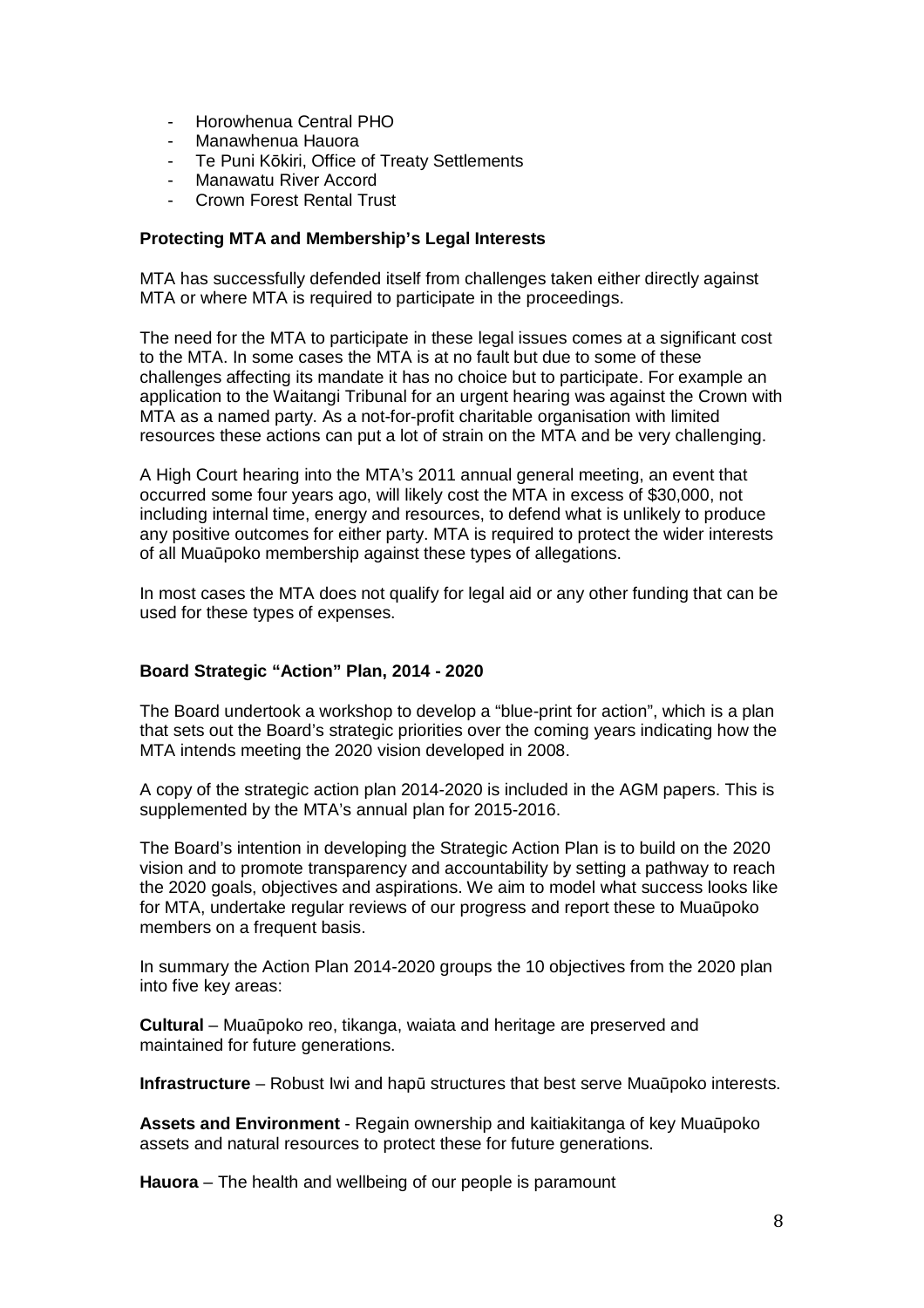**Leadership** – Representing and advocating for Muaūpoko interest and nurturing future leaders..

I look forward to the year ahead. I am extremely proud of the achievements we have made in the last couple of years, and the hard work of our Board supported by our senior management team and staff. Muaūpoko is definitely moving forward; this is being noticed in the community and amongst our neighbouring Iwi. We have a long way to go to achieve our 2020 vision and the Board is committed to ensuring that Muaūpoko have the opportunity to actively engage in our development into the future.

Ōku ngā mihi, nā

Tenill -

Louana Williams Chair, Muaūpoko Tribal Authority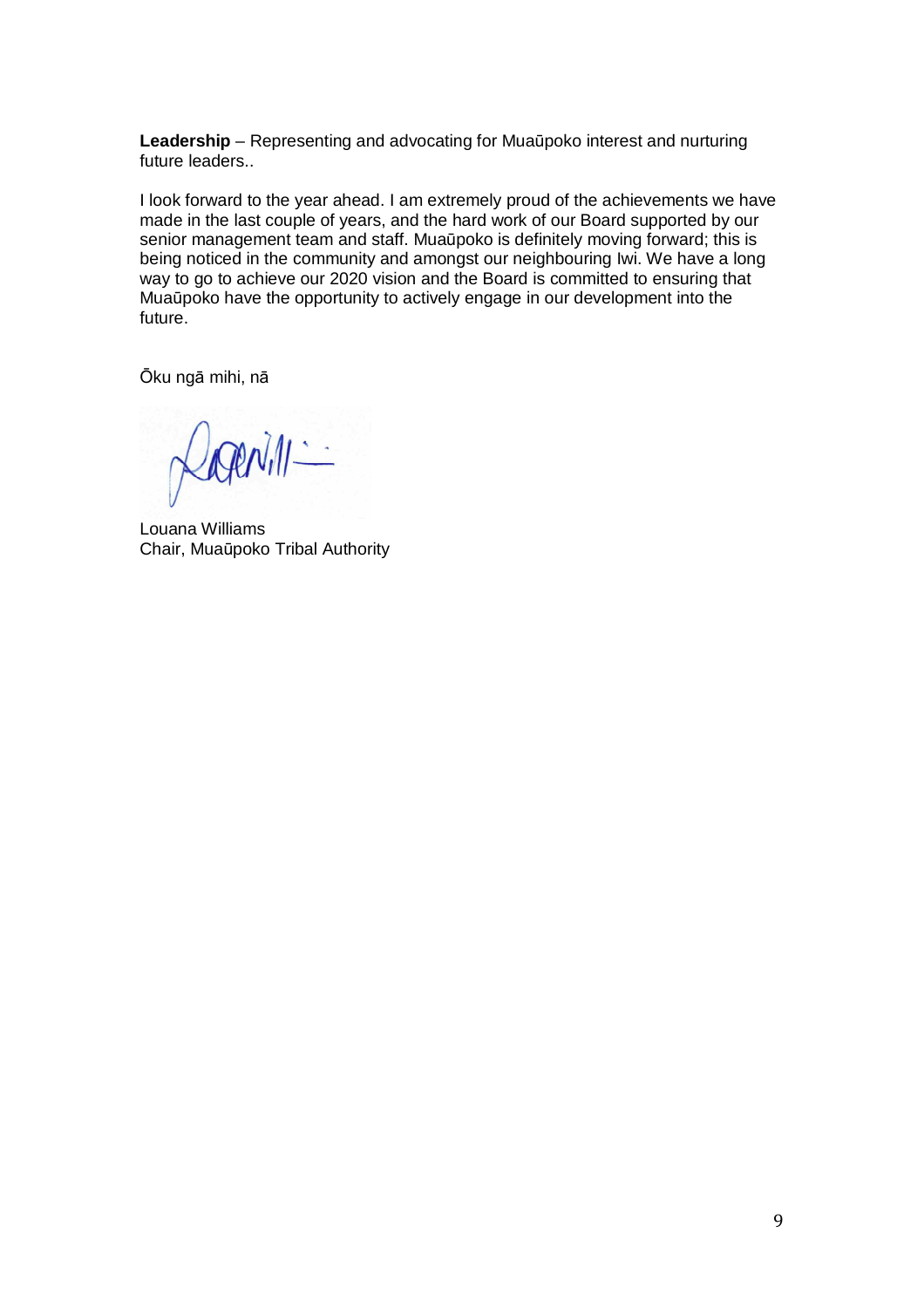## Part Two: Chief Executive's Report

## **Te T**ī**matanga…**

He hōnore he korōria ki te atua He maungārongo ki te whenua He whakaaro pai ki ngā tāngata katoa Koukou mai te manu i te poo Me maumahara i a wairua mā kua rere atu rā haere, haere, haere atu rā Kei ngā morehu o rātou mā, tēnā tātou katoa Koekoe mai te manu i te ao Tihei mauri ora!

Me whakamihia atu ki te maunga koroheke e tū teitei ana ki te rohe o Muaūpoko me te ipukarea ko Punahau tae noa atu ki te waka i pūpū ake te iwi o Muaūpoko, arā, ko Kurahaupō

E kui mā, e koro mā, e rau rangatira mā kua huihui mai nei

Tēnā koutou katoa. Tēnā! Ka huri ki te reo tuarua…

Kia ora everyone, my name is Di Rump the acting CEO for MTA. My personal journey connecting with my tūrangawaewae has been an on-going process throughout my life and took on new meaning when my mother fell ill in 2013. Coming home to be with her, and then her passing opened my eyes to what being home really means.

I first made enquires as to how I could give back and contribute, I tendered an application to become a Director of the Muaūpoko Trading Company. It wasn't long after that I was approached by Muaūpoko Tribal Authority to consider taking up the role of interim Chief Executive. An unexpected, scary and unknown prospect at the time.

I came to the role of interim CEO by way of NZ Post, Kiwibank and my membership of the NZ Institute of Directors. I had left Levin at age 18 and made my way in the world of business, administration and management eventually assuming the role of General Manager New Zealand Store Network, NZ Post.

Of course no one can ever really "leave" home and my whānau have always kept me connected. My father – is a kaumātua of our iwi. My brother is a teacher of Te Reo Māori at Horowhenua College. My sister has always taken an active interest in Muaūpoko happenings. My whānau have helped me to stay connected. I have a passion to grow my knowledge of Te Reo Māori me ōna tikanga and all things Muaūpoko and am the first to admit that I need growth and support. As with the CE role, there are many challenges - I am determined to meet them.

### **Te Wero…**

I have been in the role for just on three months and have discovered a good platform to build on.

We can continue to build MTA's credibility in the coming year and beyond as we demonstrate to partners, government agencies and funders alike the uniqueness of the Muaūpoko approach to delivering services to whānau, hapū, iwi and our wider community.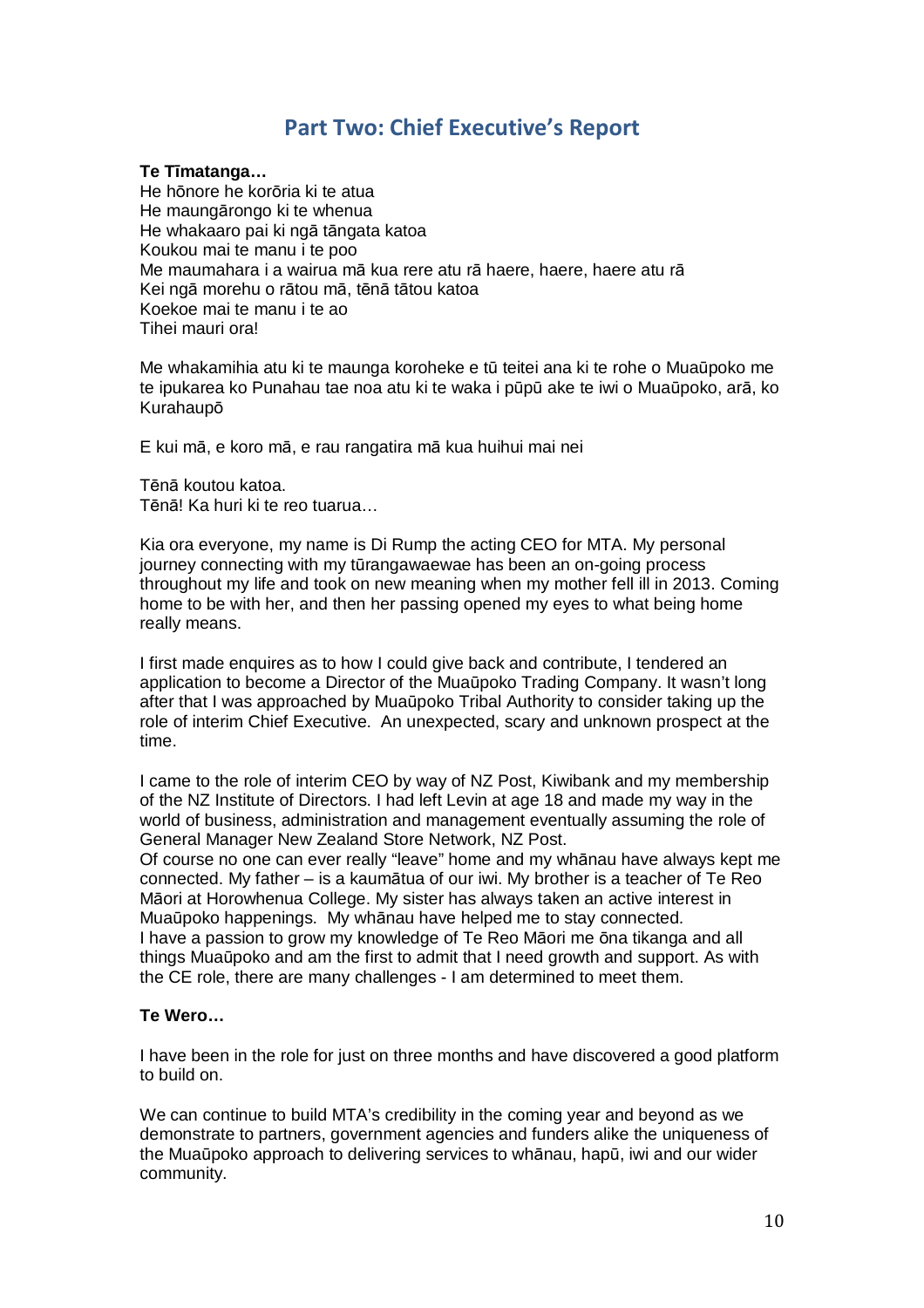When we make a promise on service delivery, we will deliver on that promise. We will continue to fulfil the service contracts we have and endeavour to uphold Muaūpokotanga at all times. A continued focus on innovative and effective service provision, and being a partner who is known for our inclusive approach, will be our driving strategy.

Consistency in our track record as a partner and service provider will require us to maintain our focus on efficient business processes, showing transparent accountability in all matters relating to the operational management of MTA. It is my belief that when funders, government agencies, decision makers and prospective partners see the demonstrated results, the discipline and the experience, our effective and uniquely Muaūpoko way of delivering these services, they will seek us out.

## **Service Contracts…**

MTA core business requires us to maintain our social service contracts, and this year we will continue to participate in governance partnerships with community and business leaders to work collaboratively where our iwi voice must be heard. That includes participating in a number of new initiatives and trials with government agencies and with organisations to renew existing contracts and implement new ones.

## **Management and Administration Services…**

MTA provides a number of services including reception, general office administration and maintaining the Muaūpoko Iwi Membership Register. In the last 6 months we have started to focus on how we can engage better with our hapū to provide better support, to make it easier to deal with us, and to facilitate connections across our whānau through wānanga and other events on the Muaūpoko calendar. We will continue those activities and add more.

## **Representation and Partnerships…**

We will seek to advocate for our people and communities by participation in consultations, appointments on boards and governance groups, such as:

- Whānau Ora Strategy and leadership Groups
- Ministry of Social development Social Sector Trial
- Children's Action Plan Governance Group
- Horowhenua Community Wellbeing Governance Group
- Horizon and HDC consultation forums
- Ministerial Focus Groups

We will also review the management and administration services provided to support Muaūpoko Trading Company, the MTA's asset holding company.

## **Treaty Settlement Negotiations…**

The Board appointed the CE as claims manager to support the all the "moving parts" involved in the Treaty negotiation process i.e. MTA Board, Negotiators, Claims Committee, Research Committee, Historians and Specialist Advisors. Together with our administration team we are able to support MTA's efforts to fulfil its role as Muaūpoko mandated Iwi organisation. We also support and the Negotiation, Claims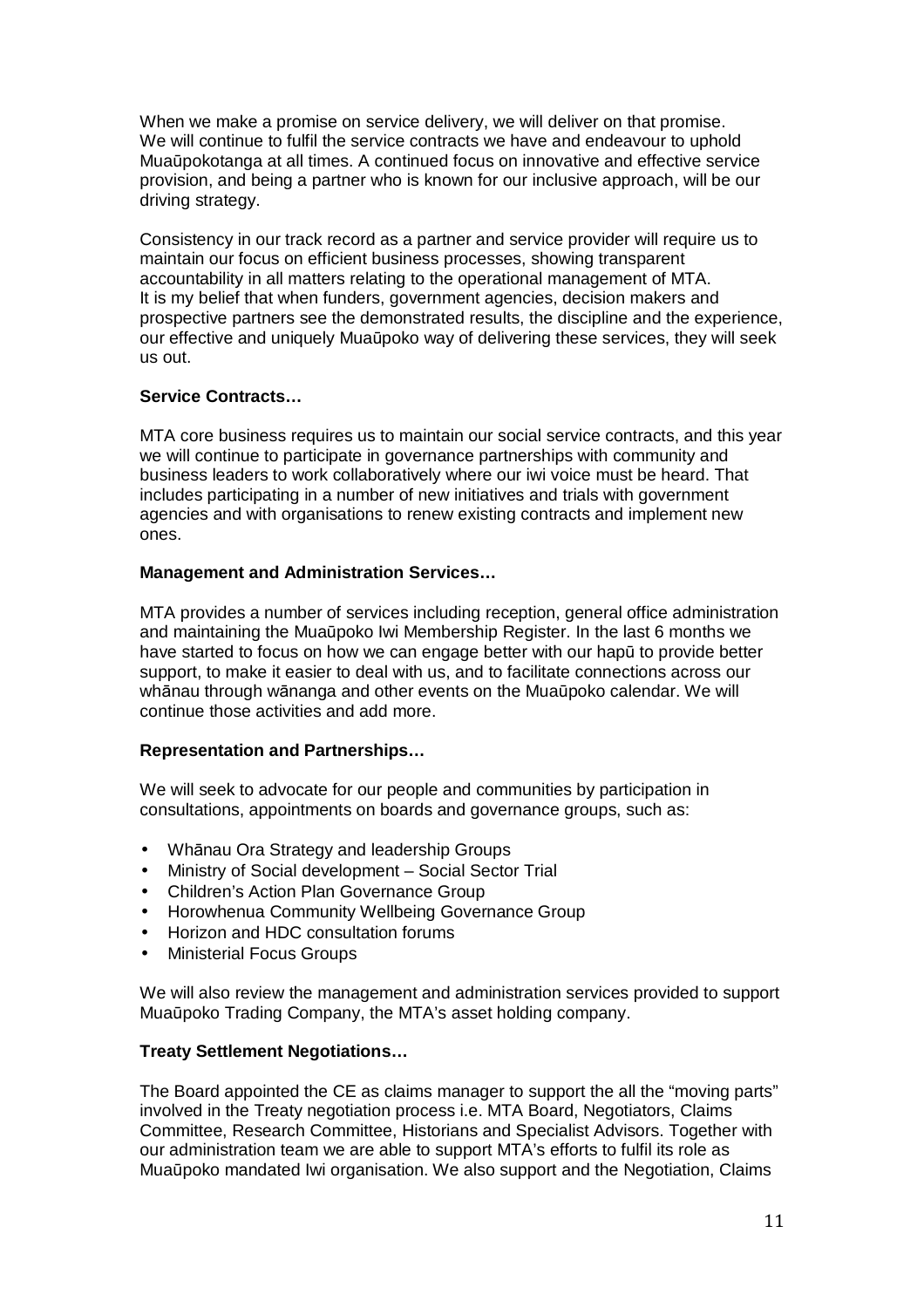and Research teams. This includes meeting all of the on-going reporting requirements to our funders, Office of Treaty Settlements and Crown Forestry Rental Trust.

The immediate focus for this phase of the treaty process is to achieve AIP and to develop a business model for the future which will build our collective wealth and allow us to invest in whānau development. It will not be a simple task and there will be challenges along the way.

### **Working together…**

An absolute highlight in my time so far has been connecting and reconnecting with whānau. I welcome the opportunity to meet you. I will listen to what matters to you. The team and I welcome feedback anytime. And while the last few months - and the balance of the CEO and Claims Manager roles - is extremely busy, I want to be accessible and available to you should you want to catch up. So, please don't hesitate to call me or to pop into the MTA office for a chat.

Nō reira, e te tī e te tā ka mutu taku kōrero pēnei nā. Mā te mahi ngātahi ka oti te mahi Ka āpiti hono tātai hono rātou ki a rātou Ka āpiti hono tātai hono tātou ki a tātou

Tēnā koutou, tēnā koutou, tēnā huihui mai tātou katoa.

Nāku noa

Remp

Di Rump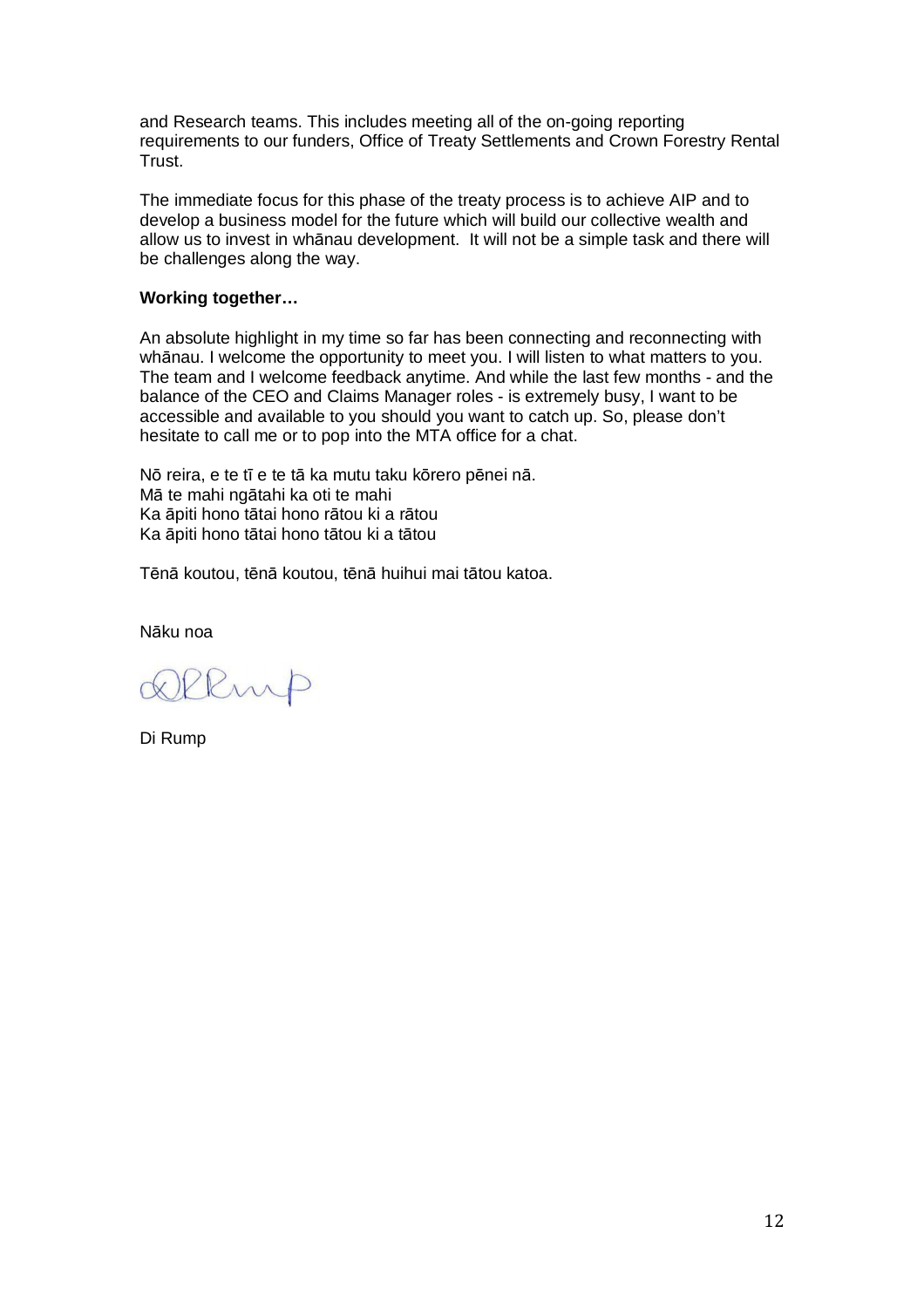## Part Three: Muaūpoko Treaty Settlement Negotiations

In June 2012, the MTA submitted a draft mandate strategy to the Crown detailing the proposed process to gain a Crown-recognised mandate to represent Muaūpoko in negotiations with the Crown.

The mandate strategy was publicly advertised with private notices going to registered members and three information hui held in Masterton, Palmerston North and Levin.

Te Puni Kōkiri invited submissions on the draft mandate strategy from 5 - 29 June 2012. Te Puni Kōkiri received 150 submissions; 145 of these submissions were in support of the draft mandate strategy. The submissions resulted in the Crown conditionally endorsing the MTA mandate strategy on 19 October 2012. The conditions to the mandate strategy were:

- (a) the MTA undertake research regarding the Muaūpoko claimant definition, and consider research undertaken by the Crown regarding the Muaūpoko claimant definition prior to beginning mandate vote; and
- (b) the MTA offer a facilitated hui with Wai claimants, known as the Muaūpoko Claimant Cluster ("**MCC**"), to discuss the MTA's proposed mandate process.

MTA undertook research with an independent Crown historian regarding the Muaūpoko claimant definition between 5 and 12 November 2012 and subsequently added two tūpuna, from whom Muaūpoko are more closely descended, and recognised seven historic, inactive, Muaūpoko hapū, to the claimant definition.

MTA also met with the MCC on 14 April 2013. The MTA then commenced the mandating process. A series of mandate information hui were held over 8 and 9 December in Hastings, Palmerston North, Levin and Wellington. At each of those hui, eligible members had the opportunity to vote on the mandate resolution to enable the trustees holding office from time to time of the MTA to become the mandated representatives for the Muaūpoko claimant community. A presentation and supporting information was provided at each information hui.

The mandate resolution voted on was:

"That the Muaūpoko Tribal Authority is mandated to represent Muaūpoko in Treaty settlement negotiations with the Crown, regarding the comprehensive settlement of the Muaūpoko historical Treaty of Waitangi claims."

The MTA engaged an independent returning officer, Electionz.com, to undertake the mandate voting process. Voting was carried out between 19 November to 16 December by postal vote, online vote, special vote, by ballot cast at mandate information hui and at a Special General Meeting held at Kohuturoa Marae on 16 December 2012.

- The independent Returning Officer, Electionz.com, provided the following results:
- 392 votes were cast:
- 87 per cent of those who participated in the vote, voted in favour of the resolution;
- there were 13 per cent of votes that were against the resolution.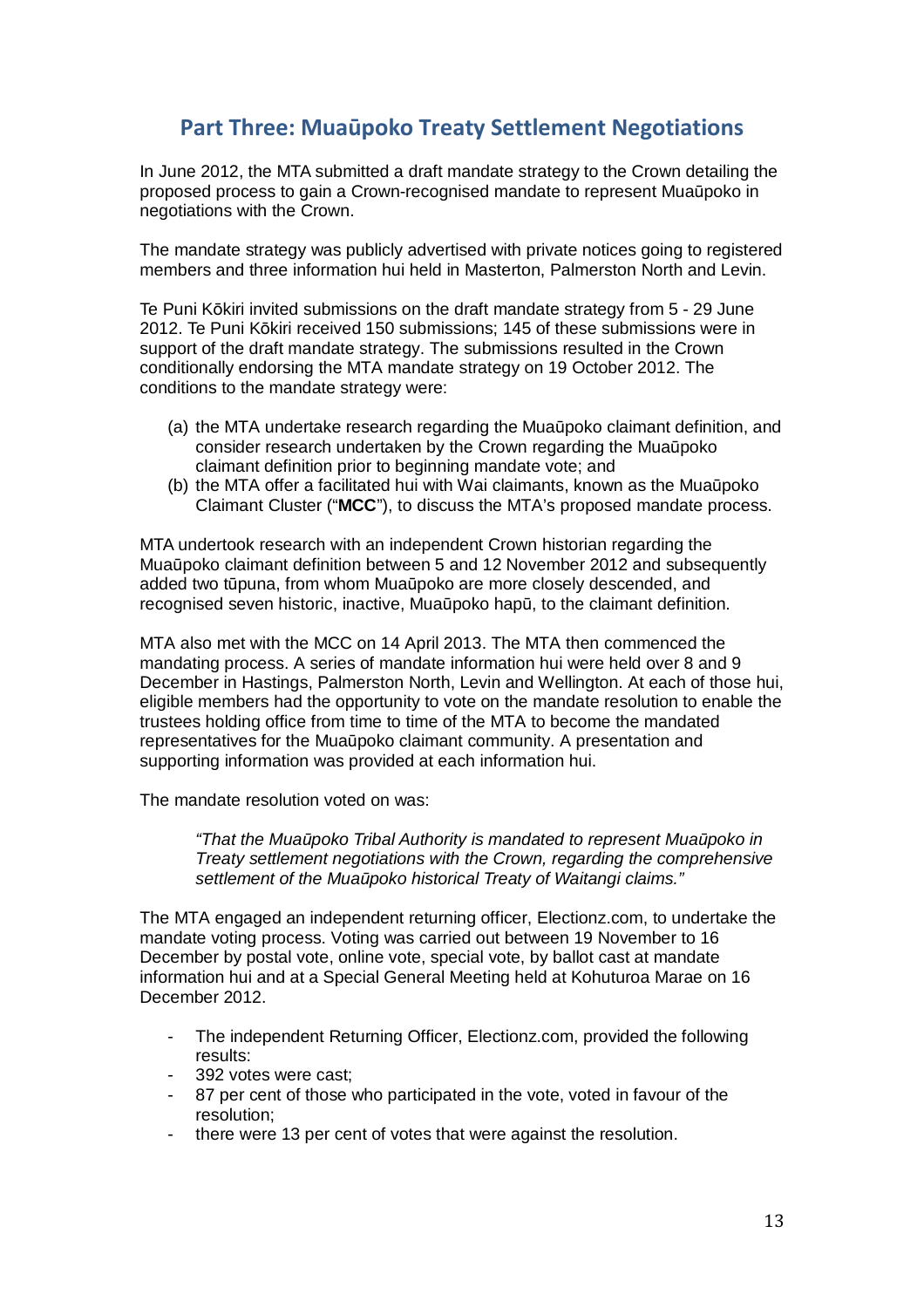MTA submitted a Deed of Mandate to the Crown, which was formally recognised on 25 September 2013 following an extensive submissions process run by Te Puni Kōkiri.

As a result the MTA became the mandated authority to represent Muaūpoko in direct Treaty negotiations for the settlement of all historical Treaty of Waitangi claims for Muaūpoko.

On 14 December 2013 MTA signed Terms of Negotiation with the Crown at Kawiu Marae, Levin.

On or around January 2014 the MTA appointed interim negotiators, with formal negotiation appointments completed in or around April or May 2014. These are:

Matt Sword (lead negotiator); Jonathan Proctor; Milly Paea; and MTA Chair (ex-officio).

A claims committee was also appointed as outlined in the MTA's Deed of Mandate. The claims committee meets regularly providing valuable oversight and feedback to the negotiation team. Claims committee members are:

Trevor Hill (chair); Hamahona Nepe-Apatu Darren Reid Marakopa Wiremu Matakatea Robert Warrington Sandra Williams Mario Hori Te Pa Regina Hepi

A research committee was appointed in accordance with the Deed of Mandate to provide oversight and comment in relation to MTA's research requirements for Treaty settlement negotiations. The research committee members are:

Deanna Paki Te Uira Tatana Sciascia Sandra Williams Jonathan Procter Robert Warrington

MTA aims to complete the first stage of negotiations this year by presenting to Muaūpoko a draft agreement in principal. If the AIP is accepted by Muaūpoko then we will proceed to securing the settlement in a formal and binding "Deed of Settlement". Following Deed of Settlement is legislation to have the Muaūpoko settlement enacted into law.

Settlement assets will eventually be handed over to a new organisation, not MTA, to manage on behalf of Muaūpoko. The structure of that new organisation, known as a Post Settlement Governance Entity ("**PSGE**"), is also a matter for Muaūpoko to vote on this year, following hui-a-Iwi for PSGE workshops held last year. The Board looks forward to presenting both the AIP and PSGE to Muaūpoko for "ratification" i.e. a vote.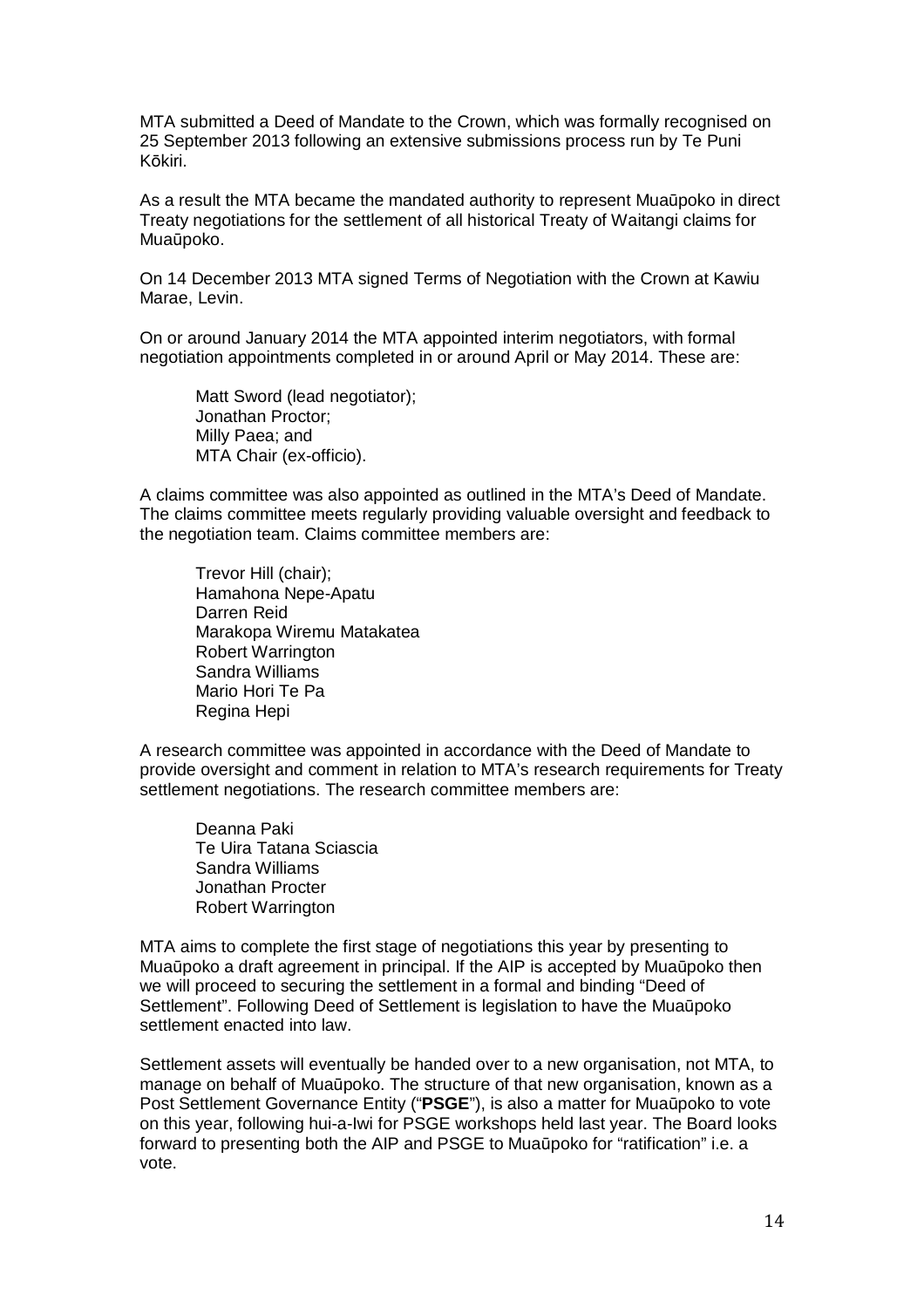# Part Four: Strategic Action Plan

**See Appendix A**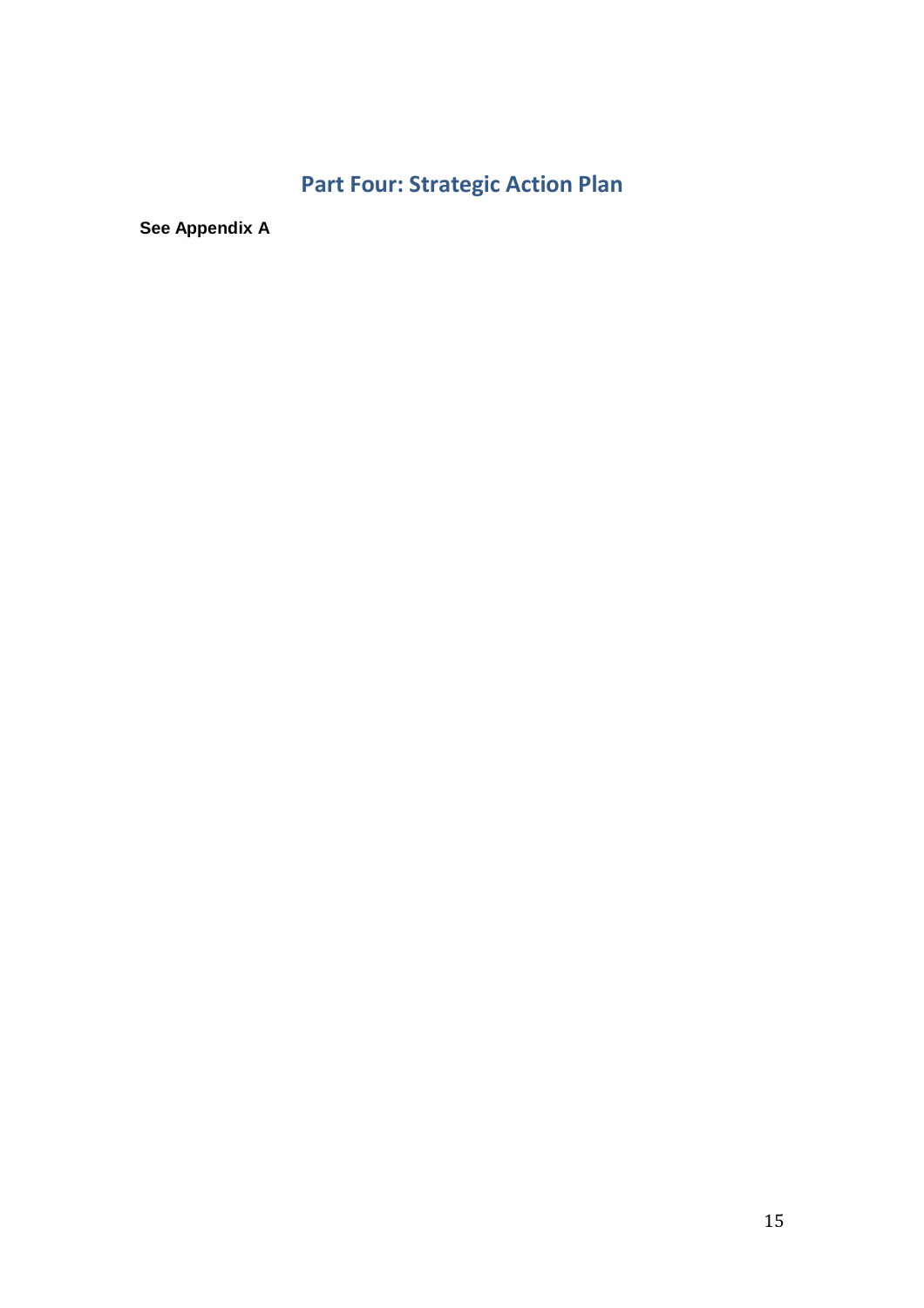## Part Five: MTA Annual Plan

**See Appendix B**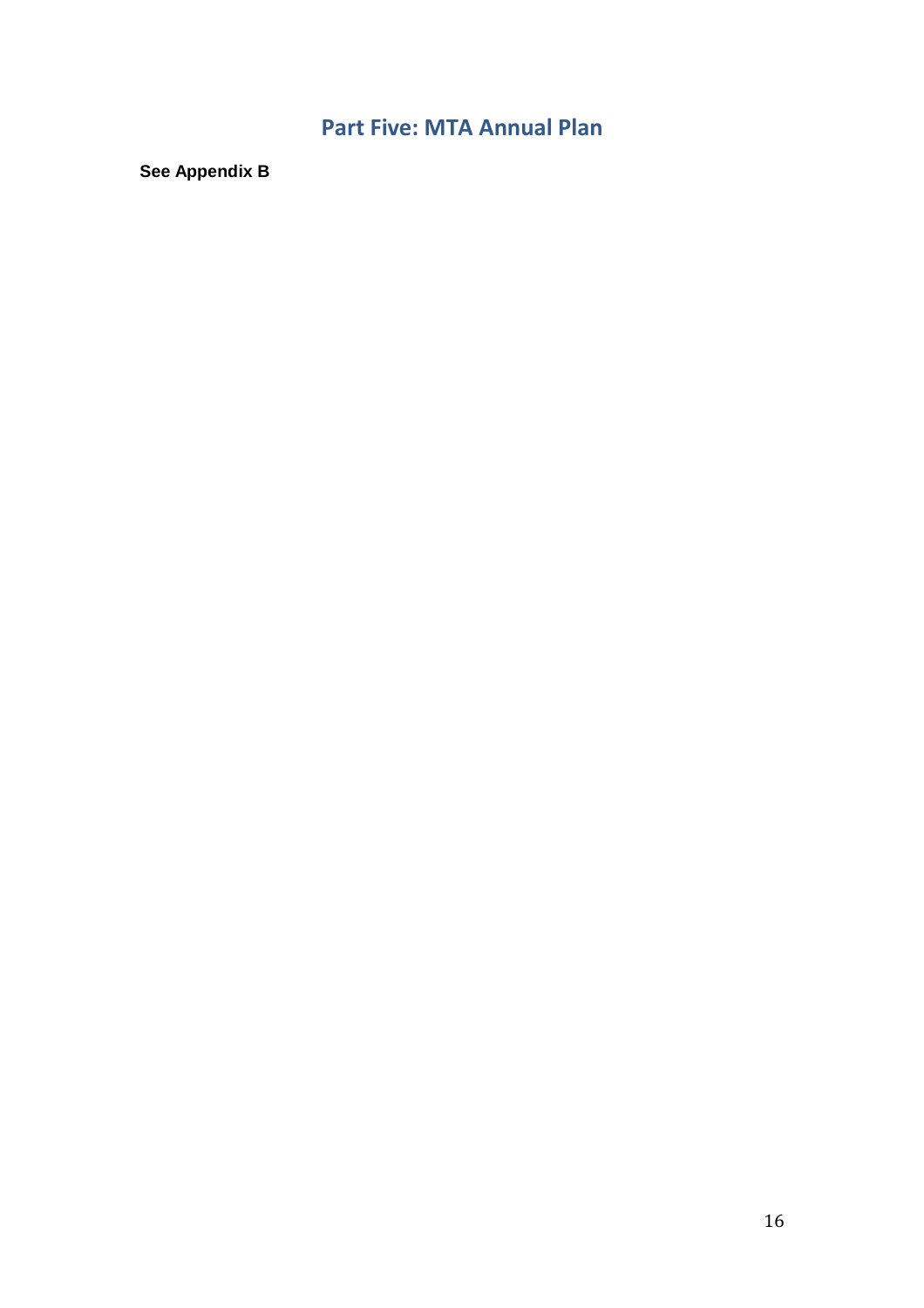## Part Six: MUAUPOKO TRADING COMPANY ANNUAL PLAN 2015-2016

## Executive Summary

## Tēnā koutou e ngā rangatira

E mahi mai ana i nga hiahia me nga wāwata ō tātou nei iwi, Muaūpoko

This report provides key information about the Muaūpoko Trading Company (MTC). This includes the proposed Annual Plan and Budget for April 2015 to March 2016. It also identifies the Investment, Assets and Dividends Policies for the company, the assets and management of these. MTC plans to run the company with minimal cost and try to maximise the returns on the assets. However, 2015-16 looks like it will be a tight year with a predicted lower income than 2014-15. This is based on the predicted reductions in fisheries returns, the main income for the company.

## **Directors**

MTC would like to thank the previous MTC directors Robert Warrington (2010- 2014) and Chris Hirini (2011-2014) for their contribution and efforts during their time on the board. Both directors resigned in 2014 and MTA, as the shareholder to appoint directors, went through a recruitment process to find suitable replacements. MTA has appointed Gina Lomax as their representative with Mark Moses and Dianne Rump as the independent representatives. Dianne is also the current acting CEO for MTA. This will assist to maintain alignment and cohesion between MTC and MTA.

## Company Information

Muaūpoko Trading Company (MTC) was formed on 31 July 2000 by Muaūpoko Tribal Authority Inc (MTA) as the Asset Holding Company (AHC) for the Muaūpoko Iwi fisheries settlement. The main operations of the company are the management of the fisheries settlement quota and property at 306 Oxford Street, Levin. MTC has charitable tax status being a subsidiary of MTA.

| <b>Company Registration Number:</b>              | 1049339, |
|--------------------------------------------------|----------|
| <b>Charities Commission Registration Number:</b> | CC46663  |

MTC retains the services of a number of professionals in the operations of the company.

Accountant: Hamid & McHutchon Ltd

Banker: Westpac Banking Corporation

Legal Service: Matthew Sword, Tuia Legal Ltd

Quota Broker: Gary Bevan, Supreme Link Ltd

Auditor: Dennis Blank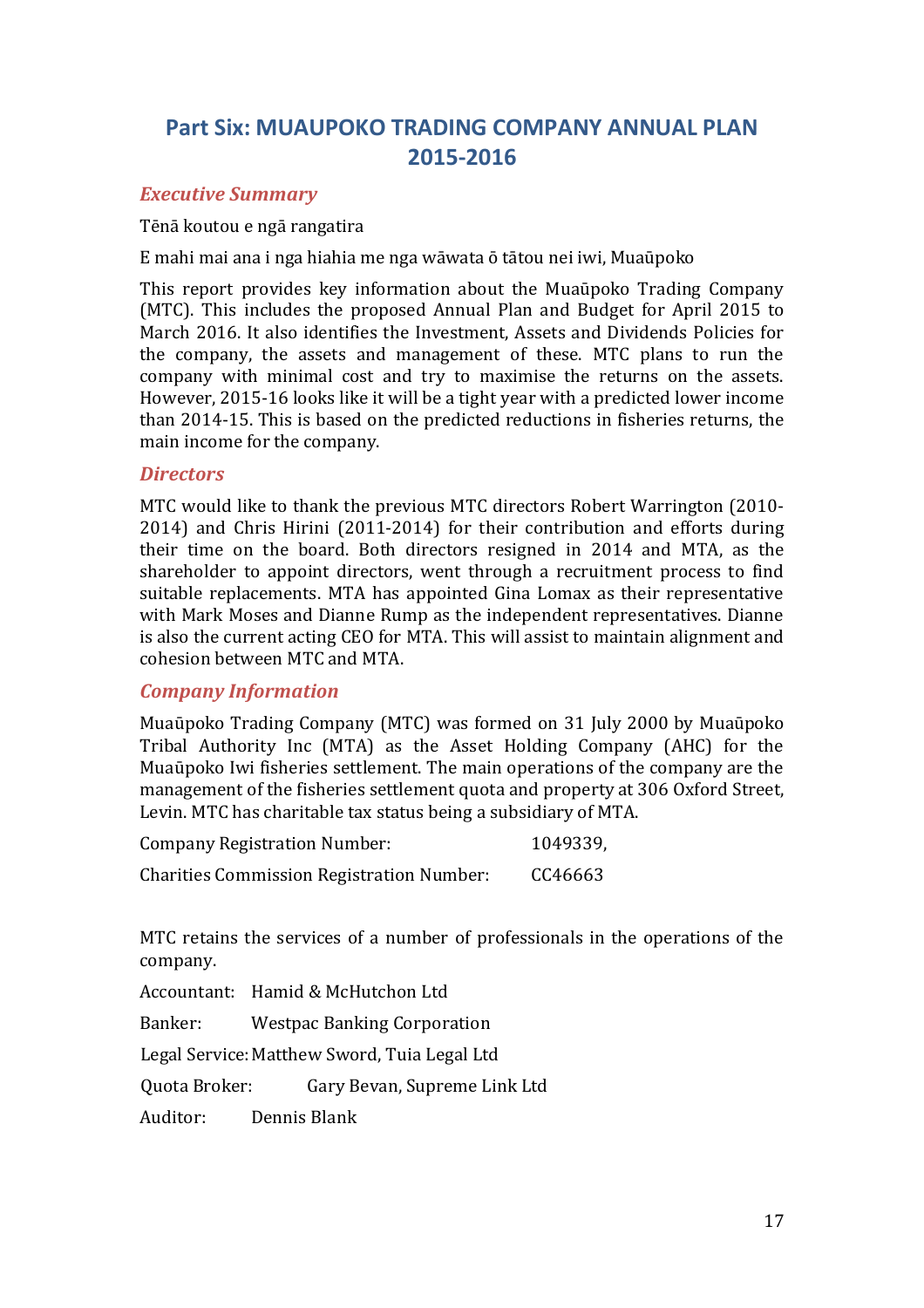## Asset and Investment Accountabilities, Policies and Authorities

## MTC Accountabilities

- MTC is separate from but wholly owned by and responsible to the MTA board which delegates its asset management duties to MTC including responsibility for:
	- Management of the fisheries settlement assets
	- Management of all other non-fisheries assets of MTA, eg property, 306 Oxford St, Levin
- MTC is governed by a board of directors comprising of one MTA board member and two independent directors who are appointed by the MTA board.
- MTC reports to the MTA board and provides quarterly reports on operations of the company, asset performance, and performance against the annual plan.
- MTC has agreements in place with MTA on its operations and performance.

## Delegated Authorities

- MTC board; Authority for all AHC operating activity in accordance with annual plan and capital expenditure up to 25% of value of assets.
- MTA board; Capital expenditure over 25% of value of the MTC assets, except for disposal of any settlement quota or Aotearoa Fisheries Limited (AFL) income shares.
- **Iwi members**; 75% approval of registered members who vote is required for capital expenditure greater than 25% of value of the MTA fisheries settlement assets or for disposal of settlement quota or AFL income shares.

## Asset and Investment Policies

Asset allocation policies ensure stable annual distributions and security of assets:

- \$100,000 to be held in cash or investment grade bonds for fixed term for up to 12 months with a trading bank.
- MTC will efficiently manage surplus funds that have not been allocated to other targeted investment areas by investing in short duration and low risk financial investments.
- There will be no sales and exchanges of settlement quota or shares, or registered interest by way of caveat or mortgage placed over any of the settlement quota received.
- There will be no sales and exchanges of Aotearoa Fisheries Ltd Shares (AFL), or registered interest by way of caveat or mortgage placed over any of the shares received.

## Dividends Policy

To distribute to its Mandate Iwi Organisation (MIO) shareholder, Muaūpoko Tribal Authority (MTA), all funds surplus to the operating needs of the Asset Holding Company (AHC) as determined by the board of directors of the AHC with a target dividend payout ratio in respect of each financial year of 80% of net profit, or \$30,000 whichever is greater, but subject always to solvency and MTC operating requirements.

## Financial Performance

MTC will

- Maintain a minimum debt / equity ratio of 1/2
- Maintain solvency
- Achieve an unqualified annual audited account for 2015/16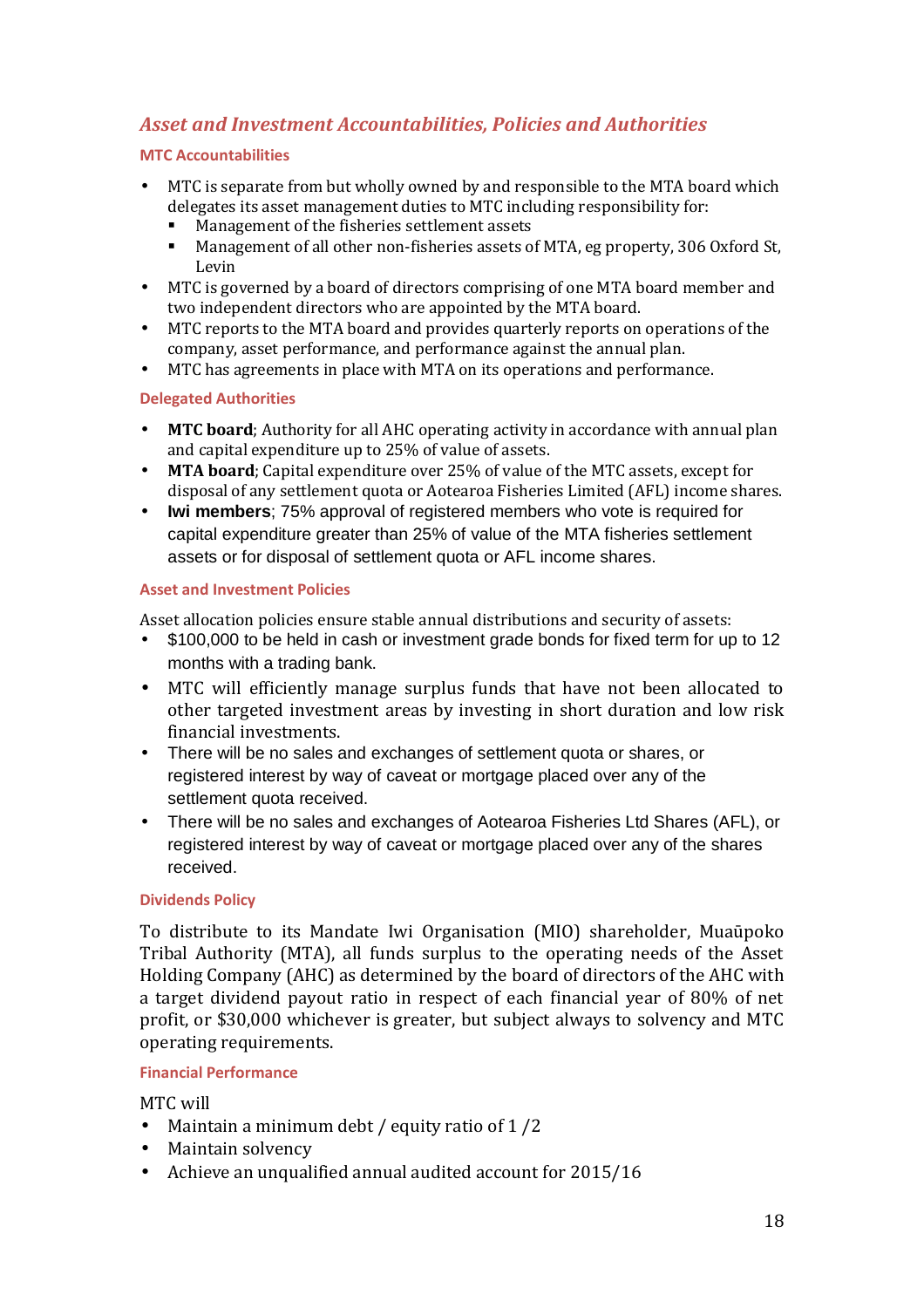• Provide regular up to date and accountable financial records to Muaūpoko Tribal Authority

## Annual Plan: April 2015 to March 2016

Key Stakeholders (who)

| Internal key stakeholders                                                                                               | <b>Fisheries</b>                                                                           | Other external key<br>stakeholders                                |
|-------------------------------------------------------------------------------------------------------------------------|--------------------------------------------------------------------------------------------|-------------------------------------------------------------------|
| <b>Muaūpoko</b><br><b>Tribal</b><br><b>Authority:</b><br>The<br>100%<br>shareholder of MTC and MIO<br>for Muaūpoko Iwi. | MIO of FMA 8 / CRA 4<br>Te Ohu Kai Moana (TOKM)<br>Ministry of Primary Industries<br>(MPI) | Horowhenua District<br>Council (HDC)<br>Horizons Regional Council |
| Muaūpoko Iwi: comprising<br>individuals,<br>whānau<br>and<br>hapū who<br>whakapapa<br>to<br>Muaūpoko                    | FishServe<br>Aotearoa Fisheries Limited<br>(AFL)                                           |                                                                   |

| <b>Plan and Performance (what)</b>                                                                                                                                                          | <b>Key Actions (how)</b>                                                                                                                                                                                                                                   |
|---------------------------------------------------------------------------------------------------------------------------------------------------------------------------------------------|------------------------------------------------------------------------------------------------------------------------------------------------------------------------------------------------------------------------------------------------------------|
| 1. To increase or maintain property value.                                                                                                                                                  | To invest in maintenance and repair of the<br>Oxford St property.                                                                                                                                                                                          |
| 2. To maximise returns on quota with<br>minimal cost. Quota sold at market<br>price or above.                                                                                               | The quota marketing process involves<br>considerable industry knowledge and for<br>this reason we will use a specialist broker<br>who is familiar with the process and the<br>seafood industry in order to obtain<br>maximum returns from leasing the ACE. |
| 3. To maximise returns on financial<br>investment with minimal cost                                                                                                                         | MTC will keep in reserve \$100,000 to be<br>invested in short term low risk financial<br>investment with a trading bank.                                                                                                                                   |
| 4. To meet performance agreements;<br>Annual plan and budget<br>a)<br>Policies<br>b)<br>Reporting on performance<br>C)<br>Unqualified annual audited accounts<br>d)<br>MTC is solvent<br>e) | All parts of the core business and special<br>performance<br>projects have key<br>agreements to ensure responsible,<br>accountable and measurable performance<br>of the company and its business.                                                          |

## The Assets

## Property Management: 306 Oxford Street, Levin

The property is the registered address of the offices of MTC and MTA. The property is tenanted by MTA rent free in return for management and administration services of MTC. Previously this was an informal agreement. In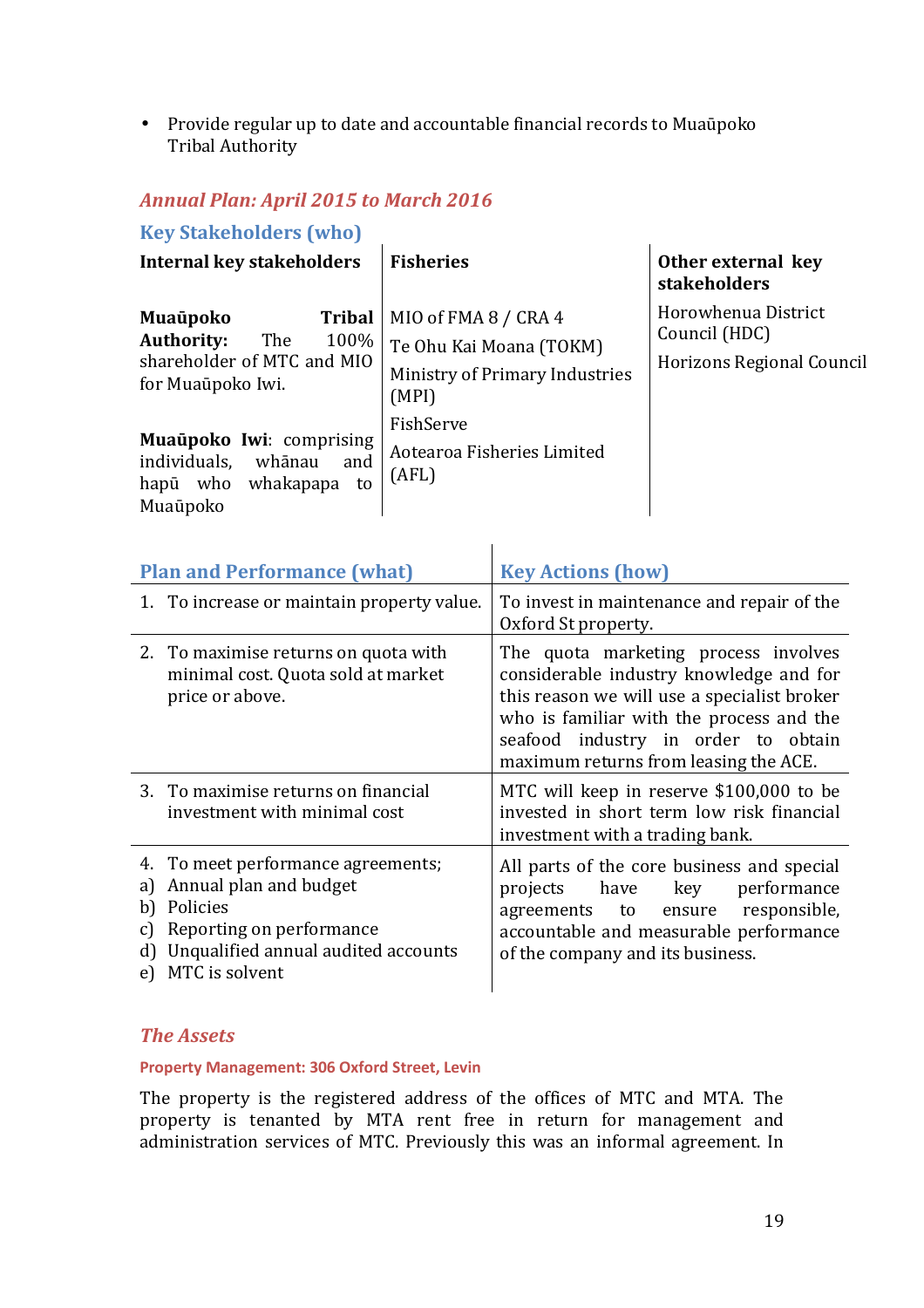2015 MTC and MTA will formalise the agreement. This arrangement is reflected in the 2013-14 annual audited accounts.

#### Fisheries Settlement

The Sealord's Deal in 1993 provided for Iwi to receive fisheries assets. In 2004 the Māori Fisheries Settlement Act (MFSA) legislated how this would occur. Muaūpoko and other Iwi have to meet several requirements before being able to receive the full fisheries assets. In the meantime, Te Ohu Kaimoana (TOKM) and Aotearoa Fisheries Limited (AFL) hold these fisheries assets in trust for Muaūpoko.

In 2012 MTA became the Mandated Iwi Organisation (MIO) for Muaūpoko pursuant to the Māori Fisheries Settlement Act (MFSA). This required a change to the MTC constitution to align with the MFSA. There have been no changes to the constitution and there are no proposals to amend the constitution of MTC in 2015-16.

AFL Shares: There are certain encumbrances on these shares. They are not allowed to be sold outside of the current AFL shareholders. MTC does not have the ability to affect the share prices or dividend returns of the AFL shares. In 2013 AFL recorded a 6 million dollar loss and in 2014 it recorded a 21.9 million dollar profit. This was reflected in dividend pay-outs to Iwi. In 2015 AFL is forecasting a 17 Million dollar profit.

#### Fisheries Asset Management

The commercial fishing season comprises two quota / ACE (Annual Catch Entitlement) rounds. MTC's quota is bundled together to be brokered in packages. We use a reputable quota broker to manage this. There are many variables which effect the quota market; failing world economy, fluctuating NZ\$, reduction in ACE because of over-fishing etc.

Deep Sea Quota: As a result of receiving MIO status, Muaūpoko received deep sea quota in 2013.

Inshore Quota: This quota is retained by TOKM. MTC pay TOKM a "fee" to receive its fisheries Annual Catch Entitlement (ACE), which MTC is then able to lease to make a net profit. To receive these remaining fisheries settlement assets, all 8 MIO in the fisheries management area (FMA) will need to negotiate coastline agreements with each other to receive inshore fisheries.

#### Fisheries Performance - Fisheries is the primary income source for MTC.

The 2013-14 fisheries season was plagued by the reduction of ACE and the lack of a market for a number of species or for the quantity of the species which MTC holds. Profitable deep sea species ACE such as Southern Blue Whiting was reduced. Disputes over inshore ACE allocation held by TOKM resulting from coastline negotiations delayed allocation of the April ACE round.

As with the previous year, TOKM used their discretionary powers to allocate ACE to Iwi, which since 2012 has resulted in a reduction of profitable Cray ACE. However, in October 2013, TOKM did not allocate the ACE and used their power to lease the quota and retain the profit, which is to be distributed proportionately to Iwi once coastline agreements have been reached. This is reflected in the annual audited accounts.

#### Financial Performance 2013 to 2014

The MTC financial year is from 1 April to 31 March. The 2013 to 2014 annual audited accounts for MTC are provided at Appendix D. Muaūpoko Community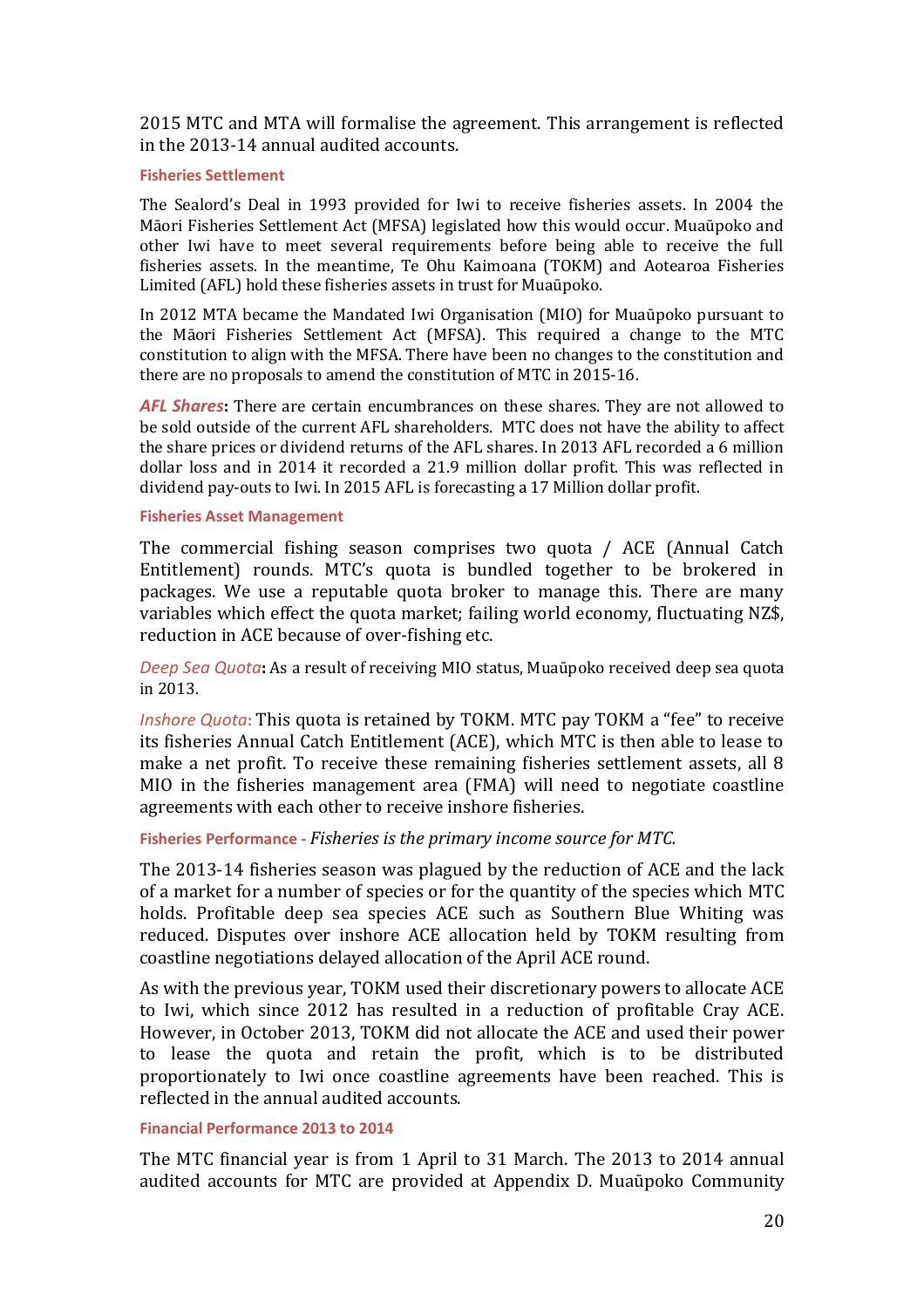Service (MCS) owed a debt to MTC. In 2013-14 MTA restructured the debts between its subsidiaries and transferred the MCS debt to MTA as a dividend payout from MTC.

Mark Moses, Director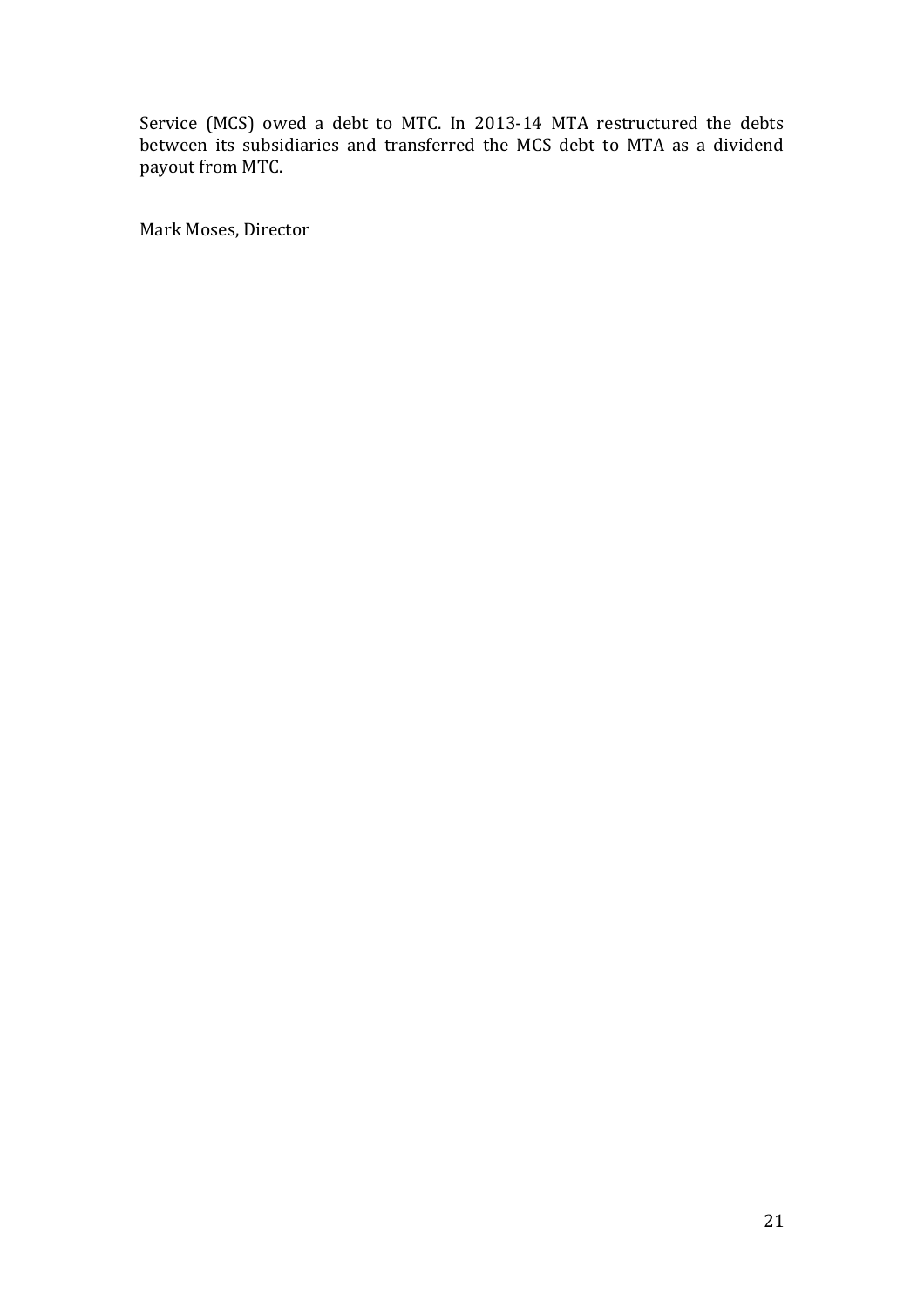# Part Seven: MTA Financial Reports

**See Appendix C**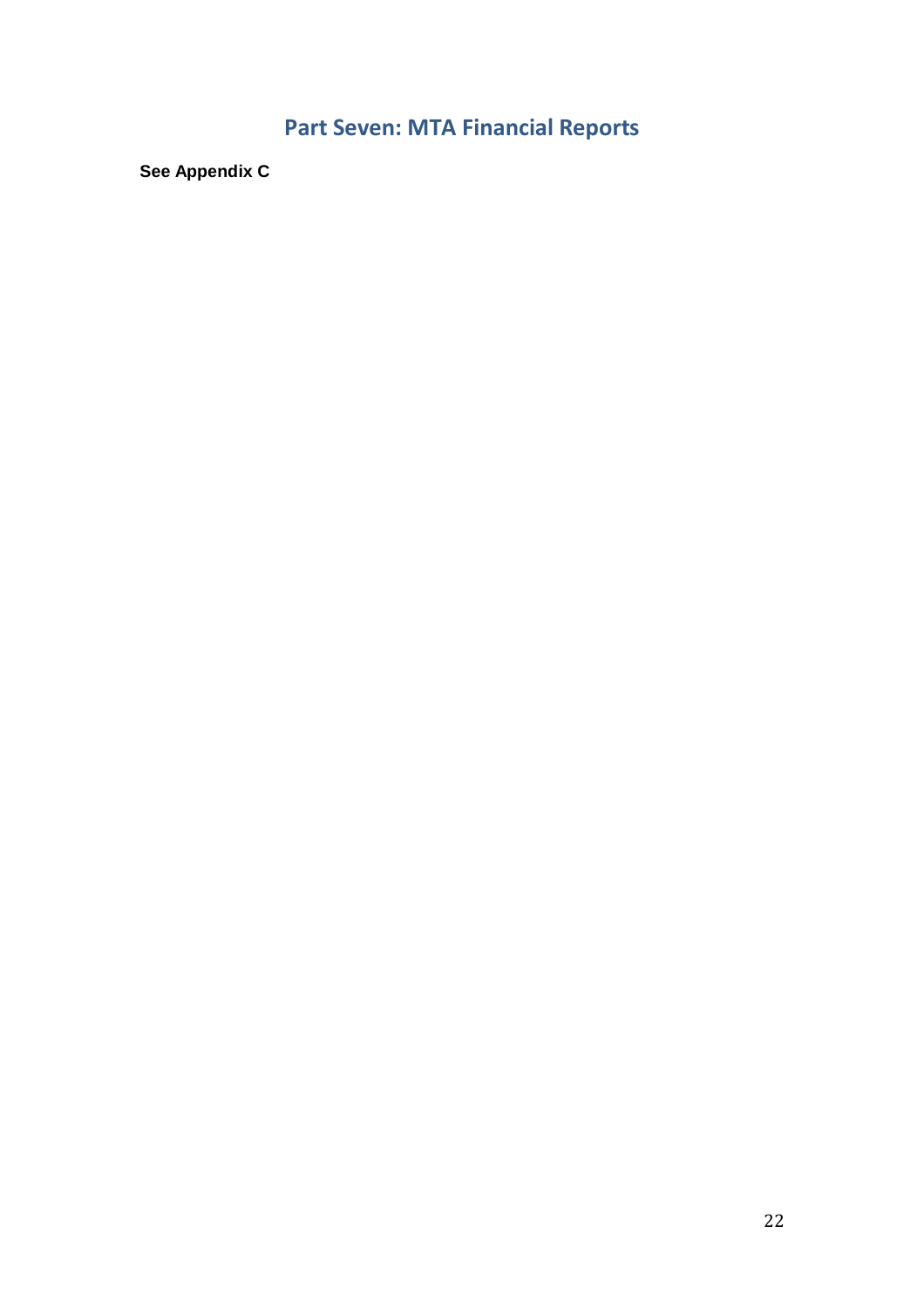## Part Eight: Constitutional Amendments and Sample Ballot Form

#### AMENDMENTS FOR MTA AGM 2015 NOTICE RESOLUTION

#### Amendment

R 17.1: Delete Rule 17.1 entirely and replace with the following:

"Each Hapū shall be entitled to elect one (1) Board member to the Board of the Authority in accordance with the voting procedures contained in these Rules"

#### Consequential Amendments:

R 17.5: Delete the words "a minimum of one (1) and a maximum of two (2) Board members" and replace with "one  $(1)$  Board member" to read as follows:

"Each Hapū shall hold a Hapū Election to elect a minimum of one (1) and a maximum of two (2) Board members one (1) Board member …"

R 19.1: Delete the word "third" and replace with "second" to read as follows:

"Each Hapū is further entitled to elect one (1) Alternate at the Hapū Election who shall be the third second highest polling nominee eligible for election"

R 20.1(b): Add "and"  $R$  20.1(c): Delete "; and" and replace with "." R 20.1(d): Delete.

To read as follows:

"…The results shall include in respect of each Hapū Election:  $(a)$ ... (b) the nominee who received the highest number of votes; and  $(c)$  the nominee who received the second highest number of votes $\div$  and. (d) the nominee who received the third highest number of votes."

R 20.3: Delete and replace with the word "Holding" (as holding clause number).

"The Nominee who is the second polling candidate shall be elected as the Board Member for the relevant Hapū and appointed to the vacant office for 18 months. Holding."

R 20.4: Delete the word "third" and replace with "second". Also replace "18 months" with "(3) years".

"The Nominee who is the third second polling candidate shall be elected as the Alternate for the relevant Hapū in accordance with Rule 19 for three (3) years."

#### R 20.7: Delete the words "or third highest".

"In the event that there is no second  $\theta$  third highest polling nominee to fill the vacancy then that vacancy shall be filled by the holding of a by-election in accordance with Rule 17."